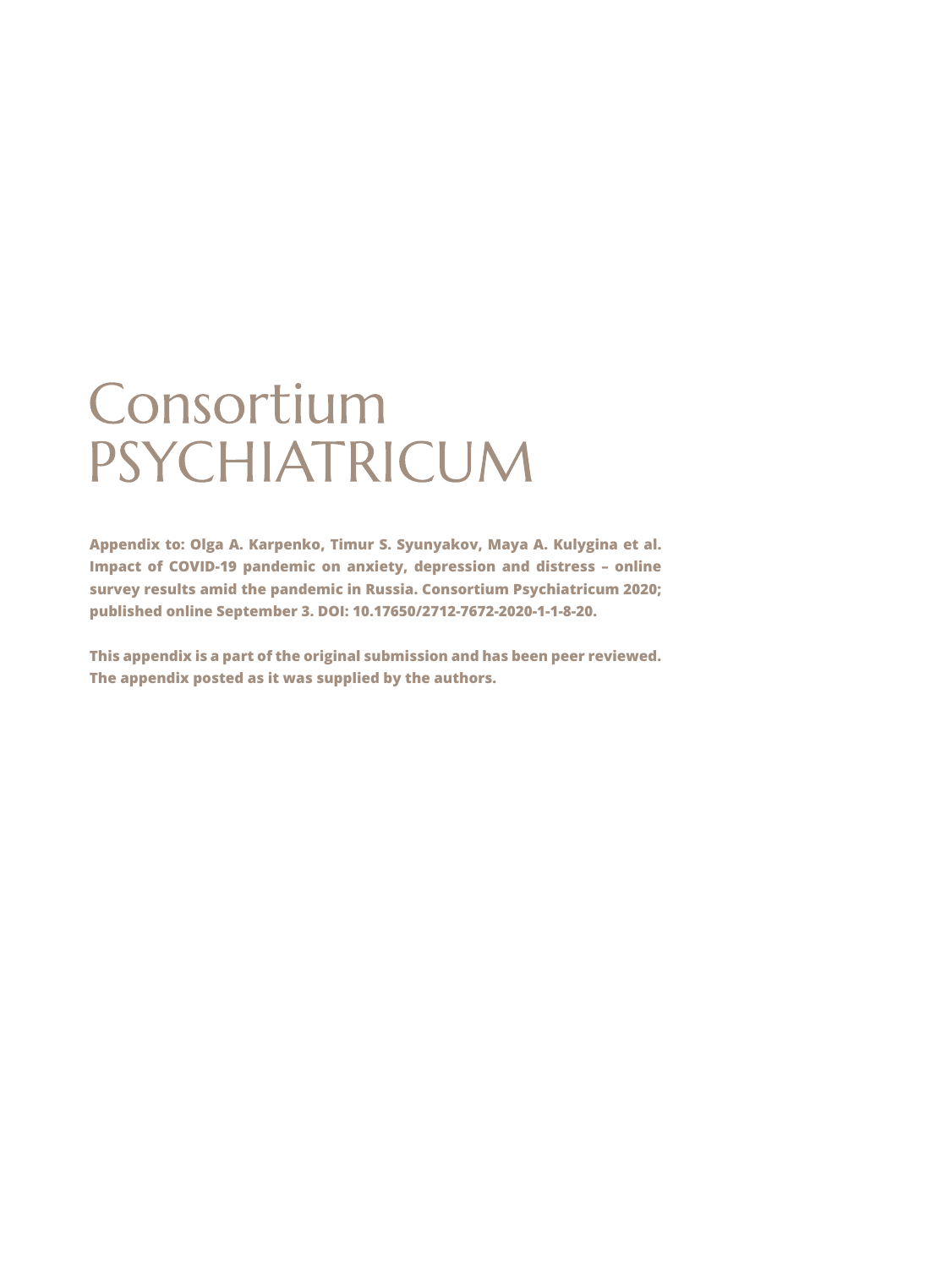#### **Table S1. Distribution of responses on use of ICD-10 by gender**

|                                          |           |                |                | Gender  |             |                |       |
|------------------------------------------|-----------|----------------|----------------|---------|-------------|----------------|-------|
|                                          |           | Female         | <b>Male</b>    | Female  | <b>Male</b> | x <sub>2</sub> | p     |
|                                          |           | $\mathbf n$    | $\mathsf{n}$   | %       | %           |                |       |
| Use of ICD-10 codes                      | Yes       | 67             | 77             | 100.00% | 95.06%      |                |       |
|                                          | No        | $\mathbf{0}$   | $\overline{2}$ | 0.00%   | 2.47%       | 3.401          | 0.183 |
|                                          | Seldom    | $\mathbf 0$    | $\overline{2}$ | 0.00%   | 2.47%       |                |       |
| Use of ICD-10                            | Yes       | 59             | 70             | 89.39%  | 88.61%      |                |       |
| diagnostic guidelines                    | No        | $\mathbf{1}$   | $\overline{2}$ | 1.52%   | 2.53%       | 0.184          | 0.912 |
|                                          | Seldom    | 6              | $\overline{7}$ | 9.09%   | 8.86%       |                |       |
| ICD-10 diagnostics is                    | Yes       | 37             | 42             | 55.22%  | 51.85%      |                |       |
| satisfactory                             | No        | $\overline{4}$ | $\overline{7}$ | 5.97%   | 8.64%       | 0.435          | 0.805 |
|                                          | Partially | 26             | 32             | 38.81%  | 39.51%      |                |       |
| ICD-10 use for                           | Yes       | 66             | 74             | 98.51%  | 91.36%      |                |       |
| recording in<br>patient's medical        | <b>No</b> | $\mathbf 0$    | 4              | 0.00%   | 4.94%       | 4.170          | 0.124 |
| documentation                            | Seldom    | $\mathbf{1}$   | 3              | 1.49%   | 3.70%       |                |       |
| <b>ICD-10 use for clinical</b>           | Yes       | 38             | 40             | 56.72%  | 49.38%      |                |       |
| research                                 | <b>No</b> | 15             | 22             | 22.39%  | 27.16%      | 0.816          | 0.665 |
|                                          | Seldom    | 14             | 19             | 20.90%  | 23.46%      |                |       |
| ICD-10 use for                           | Yes       | 47             | 43             | 70.15%  | 53.09%      |                |       |
| treatment choice and<br>care provision   | <b>No</b> | 6              | 13             | 8.96%   | 16.05%      | 4.576          | 0.101 |
|                                          | Seldom    | 14             | 25             | 20.90%  | 30.86%      |                |       |
| ICD-10 use for                           | Yes       | 43             | 34             | 64.18%  | 41.98%      |                |       |
| understanding of<br>patient's condition  | <b>No</b> | 11             | 19             | 16.42%  | 23.46%      | 7.415          | 0.025 |
| and prognosis                            | Seldom    | 13             | 28             | 19.40%  | 34.57%      |                |       |
| ICD-10 use for                           | Yes       | 52             | 56             | 77.61%  | 69.14%      |                |       |
| communication with<br>colleagues         | <b>No</b> | $\overline{7}$ | 5              | 10.45%  | 6.17%       | 4.339          | 0.114 |
|                                          | Seldom    | 8              | 20             | 11.94%  | 24.69%      |                |       |
| ICD-10 use for                           | Yes       | 24             | 34             | 35.82%  | 41.98%      |                |       |
| communication with<br>patients and their | No        | 12             | 14             | 17.91%  | 17.28%      | 0.622          | 0.733 |
| relatives                                | Seldom    | 31             | 33             | 46.27%  | 40.74%      |                |       |
| ICD-10 use for                           | Yes       | 36             | 47             | 53.73%  | 58.02%      |                |       |
| resolving patient's<br>social problems   | No        | 11             | 14             | 16.42%  | 17.28%      | 0.498          | 0.780 |
|                                          | Seldom    | 20             | 20             | 29.85%  | 24.69%      |                |       |
| ICD-10 use for other                     | Yes       | 14             | 14             | 20.90%  | 17.28%      |                |       |
| purpose                                  | No        | 26             | 44             | 38.81%  | 54.32%      | 3.657          | 0.161 |
|                                          | Seldom    | 27             | 23             | 40.30%  | 28.40%      |                |       |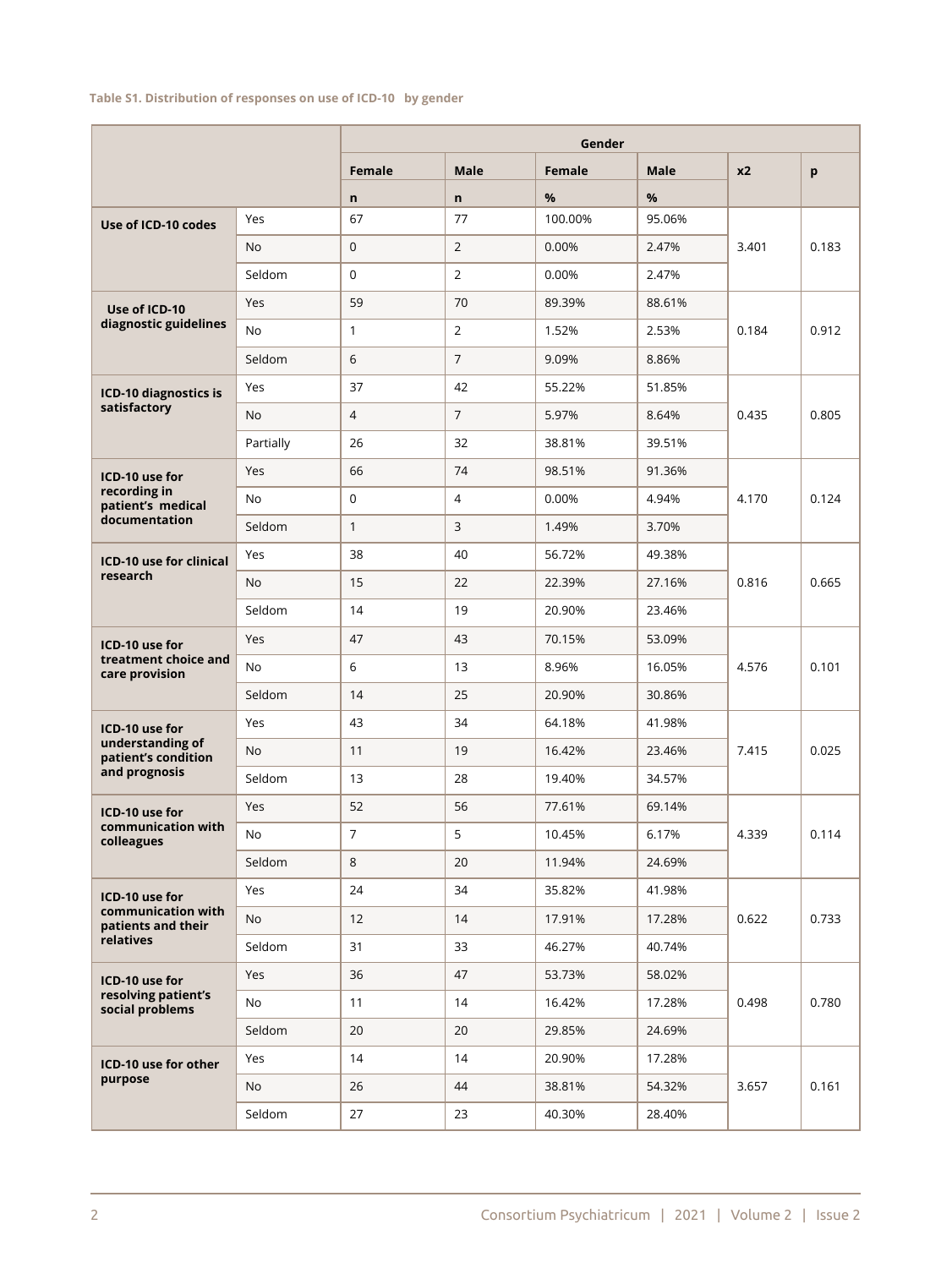#### **Table S2. Distribution of responses on use of ICD-10 by age**

|                                      |           | Age, years     |                |                |                |                |        |        |        |        |        |                |       |
|--------------------------------------|-----------|----------------|----------------|----------------|----------------|----------------|--------|--------|--------|--------|--------|----------------|-------|
|                                      |           | $30$           | 30-40          | 40-50          | 50-60          | $>60$          | $30$   | 30-40  | 40-50  | 50-60  | > 60   |                |       |
|                                      |           | n              | $\mathsf{n}$   | n              | $\mathsf{n}$   | n              | %      | %      | %      | %      | %      | X <sub>2</sub> | p     |
| Use of                               | Yes       | 20             | 52             | 36             | 28             | 8              | 100.0% | 98.11% | 97.30% | 100.0% | 80.0%  | 14.543         | 0.069 |
| ICD-10 codes                         | <b>No</b> | $\mathbf{0}$   | 0              | $\mathbf{1}$   | $\mathbf 0$    | $\mathbf{1}$   | 0.0%   | 0.0%   | 2.70%  | 0.0%   | 10.0%  |                |       |
|                                      | Seldom    | $\Omega$       | $\mathbf{1}$   | $\Omega$       | $\mathbf 0$    | $\mathbf{1}$   | 0.0%   | 1.89%  | 0.0%   | 0.0%   | 10.0%  |                |       |
| Use of                               | Yes       | 16             | 48             | 32             | 25             | 8              | 80.0%  | 90.57% | 86.49% | 96.15% | 88.89% | 12.340         | 0.137 |
| <b>ICD-10</b><br>diagnostic          | No        | $\mathbf 0$    | $\mathbf{1}$   | $\Omega$       | $\mathbf{1}$   | $\mathbf{1}$   | 0.0%   | 1.89%  | 0.0%   | 3.85%  | 11.11% |                |       |
| guidelines                           | Seldom    | $\overline{4}$ | $\overline{4}$ | 5              | $\mathbf{0}$   | $\mathbf 0$    | 20.0%  | 7.55%  | 13.51% | 0.0%   | 0.0%   |                |       |
| <b>ICD-10</b>                        | Yes       | 11             | 27             | 22             | 14             | 5              | 55.0%  | 50.94% | 59.46% | 50.0%  | 50.0%  | 5.623          | 0.689 |
| diagnostics<br>is satisfactory       | <b>No</b> | 3              | 5              | $\Omega$       | $\overline{2}$ | $\mathbf{1}$   | 15.0%  | 9.43%  | 0.0%   | 7.14%  | 10.0%  |                |       |
|                                      | Partially | 6              | 21             | 15             | 12             | $\overline{4}$ | 30.0%  | 39.62% | 40.54% | 42.86% | 40.0%  |                |       |
| ICD-10 use                           | Yes       | 20             | 52             | 36             | 25             | $\overline{7}$ | 100.0% | 98.11% | 97.30% | 89.29% | 70.0%  | 19.688         | 0.012 |
| for recording<br>in patient's        | No        | $\mathbf 0$    | 0              | $\mathbf{1}$   | $\mathbf{1}$   | 2              | 0.0%   | 0.0%   | 2.70%  | 3.57%  | 20.0%  |                |       |
| medical<br>documentation             | Seldom    | $\mathbf{0}$   | $\mathbf{1}$   | $\mathbf{0}$   | 2              | $\mathbf{1}$   | 0.0%   | 1.89%  | 0.0%   | 7.14%  | 10.0%  |                |       |
| ICD-10 use                           | Yes       | 6              | 26             | 24             | 16             | 6              | 30.0%  | 49.06% | 64.86% | 57.14% | 60.0%  | 11.541         | 0.173 |
| for clinical research                | <b>No</b> | 5              | 13             | 8              | 8              | 3              | 25.0%  | 24.53% | 21.62% | 28.57% | 30.0%  |                |       |
|                                      | Seldom    | 9              | 14             | 5              | $\overline{4}$ | $\mathbf{1}$   | 45.0%  | 26.42% | 13.51% | 14.29% | 10.0%  |                |       |
| ICD-10 use                           | Yes       | 11             | 32             | 27             | 16             | $\overline{4}$ | 55.0%  | 60.38% | 72.97% | 57.14% | 40.0%  | 6.186          | 0.626 |
| for treatment<br>choice and          | No        | 3              | 7              | 3              | 3              | 3              | 15.0%  | 13.21% | 8.11%  | 10.71% | 30.0%  |                |       |
| care provision                       | Seldom    | 6              | 14             | $\overline{7}$ | 9              | 3              | 30.0%  | 26.42% | 18.92% | 32.14% | 30.0%  |                |       |
| ICD-10 use                           | Yes       | 11             | 28             | 22             | 11             | 5              | 55.0%  | 52.83% | 59.46% | 39.29% | 50.0%  | 7.646          | 0.469 |
| for understanding<br>of patient's    | <b>No</b> | 3              | 11             | $\overline{7}$ | 5              | $\overline{4}$ | 15.0%  | 20.75% | 18.92% | 17.86% | 40.0%  |                |       |
| condition<br>and prognosis           | Seldom    | 6              | 14             | 8              | 12             | $\mathbf{1}$   | 30.0%  | 26.42% | 21.62% | 42.86% | 10.0%  |                |       |
| ICD-10 use                           | Yes       | 13             | 42             | 30             | 20             | 3              | 65.0%  | 79.25% | 81.08% | 71.43% | 30.0%  | 20.791         | 0.008 |
| for communication<br>with colleagues | No        | $\overline{4}$ | $\Omega$       | $\overline{2}$ | 3              | 3              | 20.0%  | 0.0%   | 5.41%  | 10.71% | 30.0%  |                |       |
|                                      | Seldom    | $\mathsf{3}$   | 11             | 5              | 5              | $\overline{4}$ | 15.0%  | 20.75% | 13.51% | 17.86% | 40.0%  |                |       |
| ICD-10 use                           | Yes       | 5              | 22             | 16             | 13             | $\overline{2}$ | 25.0%  | 41.51% | 43.24% | 46.43% | 20.0%  | 26.057         | 0.001 |
| for communication<br>with patients   | No        | 6              | $\overline{7}$ | $\overline{3}$ | 3              | $\overline{7}$ | 30.0%  | 13.21% | 8.11%  | 10.71% | 70.0%  |                |       |
| and their relatives                  | Seldom    | 9              | 24             | 18             | 12             | $\mathbf{1}$   | 45.0%  | 45.28% | 48.65% | 42.86% | 10.0%  |                |       |
| ICD-10 use                           | Yes       | $\overline{7}$ | 36             | 18             | 19             | 3              | 35.0%  | 67.92% | 48.65% | 67.86% | 30.0%  | 18.206         | 0.020 |
| for resolving<br>patient's social    | No        | 5              | 5              | 8              | $\overline{2}$ | 5              | 25.0%  | 9.43%  | 21.62% | 7.14%  | 50.0%  |                |       |
| problems                             | Seldom    | 8              | 12             | 11             | $\overline{7}$ | $\overline{2}$ | 40.0%  | 22.64% | 29.73% | 25.0%  | 20.0%  |                |       |
| ICD-10 use for                       | Yes       | $\overline{2}$ | 10             | 6              | 8              | $\overline{2}$ | 10.0%  | 18.87% | 16.22% | 28.57% | 20.0%  | 10.313         | 0.244 |
| other purpose                        | No        | 13             | 27             | 12             | 13             | 5              | 65.0%  | 50.94% | 32.43% | 46.43% | 50.0%  |                |       |
|                                      | Seldom    | 5              | 16             | 19             | $\overline{7}$ | 3              | 25.0%  | 30.19% | 51.35% | 25.0%  | 30.0%  |                |       |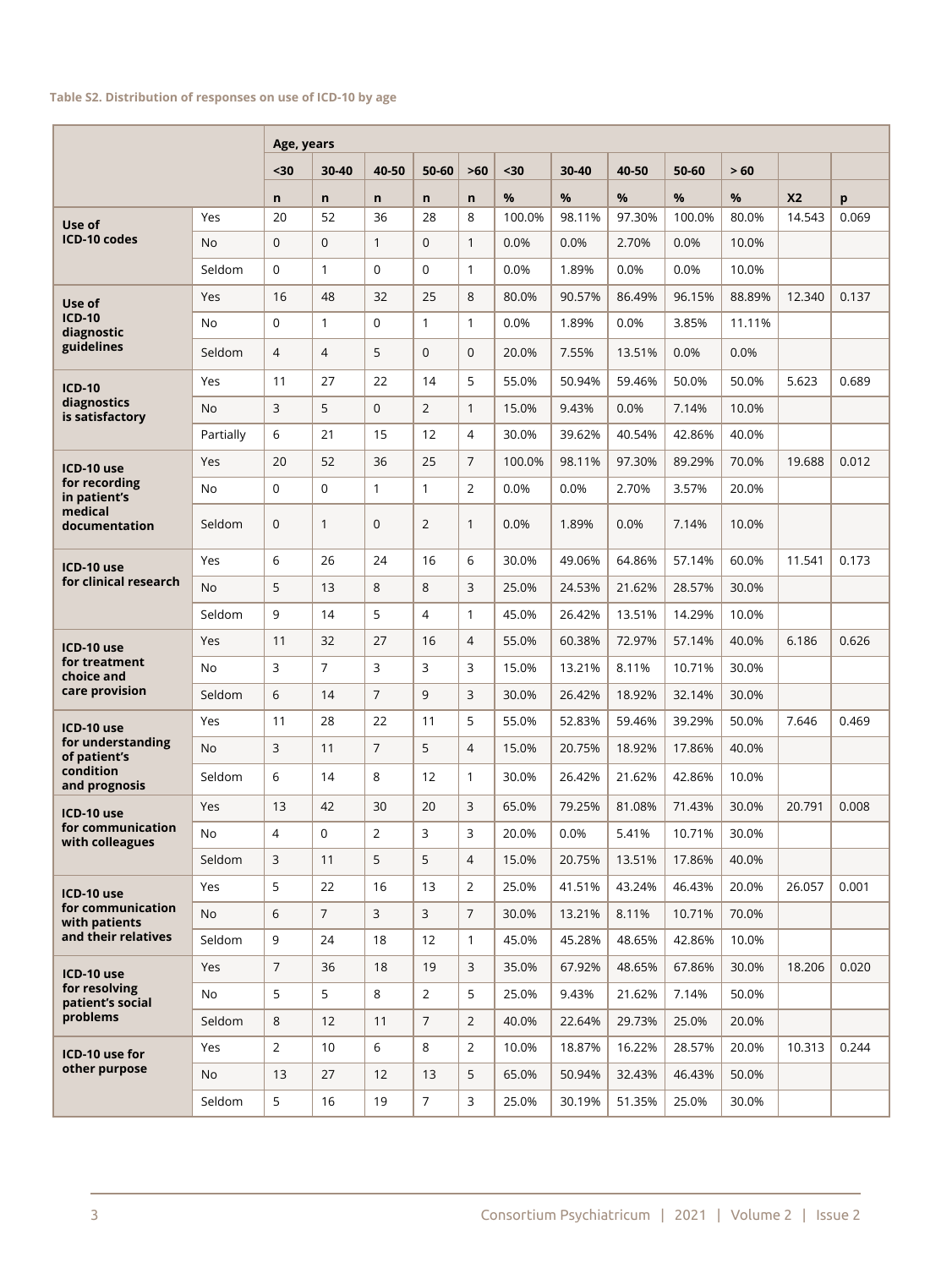#### **Table S3. Distribution of responses on use of ICD-10 by the years of clinical experience**

|                                             | <b>Clinical experience, years</b> |                |                |                |                |                |                |      |       |          |         |           |       |           |       |
|---------------------------------------------|-----------------------------------|----------------|----------------|----------------|----------------|----------------|----------------|------|-------|----------|---------|-----------|-------|-----------|-------|
|                                             |                                   | < 1            | $1 - 5$        | $5-10$         | $10 - 15$      | $15 - 20$      | $>20$          | < 1  | $1-5$ | $5 - 10$ | $10-15$ | $15 - 20$ | $>20$ | <b>X2</b> | p     |
|                                             |                                   | $\mathsf{n}$   | $\mathsf{n}$   | $\mathsf{n}$   | $\mathsf{n}$   | n              | n              | %    | %     | %        | %       | %         | %     |           |       |
| Use of ICD-10                               | Yes                               | $\overline{4}$ | 17             | 29             | 26             | 20             | 48             | 100% | 100%  | 97%      | 100%    | 100%      | 94%   |           |       |
| codes                                       | <b>No</b>                         | $\mathbf 0$    | $\mathbf{0}$   | $\mathbf{0}$   | $\mathbf 0$    | $\Omega$       | $\overline{2}$ | 0%   | 0%    | 0%       | 0%      | 0%        | 4%    | 5.826     | 0.830 |
|                                             | Seldom                            | $\mathbf 0$    | $\mathbf 0$    | $\mathbf{1}$   | $\mathbf 0$    | $\Omega$       | $\mathbf{1}$   | 0%   | 0%    | 3%       | 0%      | 0%        | 2%    |           |       |
| Use of ICD-10                               | Yes                               | 3              | 15             | 27             | 23             | 17             | 44             | 75%  | 88%   | 90%      | 88%     | 85%       | 92%   |           |       |
| diagnostic guidelines                       | <b>No</b>                         | $\Omega$       | $\Omega$       | $\Omega$       | $\mathbf{1}$   | $\Omega$       | $\overline{2}$ | 0%   | 0%    | 0%       | 4%      | 0%        | 4%    | 6.478     | 0.774 |
|                                             | Seldom                            | $\mathbf{1}$   | $\overline{2}$ | 3              | $\overline{2}$ | 3              | $\overline{2}$ | 25%  | 12%   | 10%      | 8%      | 15%       | 4%    |           |       |
| ICD-10 diagnostics                          | Yes                               | 3              | 9              | 16             | 15             | 9              | 27             | 75%  | 53%   | 53%      | 58%     | 45%       | 53%   |           |       |
| is satisfactory                             | <b>No</b>                         | $\mathbf 0$    | $\overline{2}$ | $\overline{2}$ | 3              | $\overline{2}$ | $\overline{2}$ | 0%   | 12%   | 7%       | 12%     | 10%       | 4%    | 4.192     | 0.938 |
|                                             | Partially                         | $\mathbf{1}$   | 6              | 12             | 8              | 9              | 22             | 25%  | 35%   | 40%      | 31%     | 45%       | 43%   |           |       |
| ICD-10 use for recording                    | Yes                               | $\overline{4}$ | 17             | 29             | 26             | 20             | 44             | 100% | 100%  | 97%      | 100%    | 100%      | 86%   |           |       |
| in patient's medical<br>documentation       | No                                | $\mathbf 0$    | $\mathbf 0$    | $\mathbf 0$    | $\mathbf 0$    | $\mathbf 0$    | $\overline{4}$ | 0%   | 0%    | 0%       | 0%      | 0%        | 8%    | 11.964    | 0.287 |
|                                             | Seldom                            | $\mathbf 0$    | $\Omega$       | $\mathbf{1}$   | $\mathbf{0}$   | $\Omega$       | 3              | 0%   | 0%    | 3%       | 0%      | 0%        | 6%    |           |       |
| ICD-10 use for                              | Yes                               | $\mathbf 0$    | 6              | 15             | 14             | 15             | 28             | 0%   | 35%   | 50%      | 54%     | 75%       | 55%   |           |       |
| clinical research                           | No                                | 2              | $\overline{4}$ | $\overline{7}$ | 6              | $\overline{2}$ | 16             | 50%  | 24%   | 23%      | 23%     | 10%       | 31%   | 15.299    | 0.122 |
|                                             | Seldom                            | $\overline{2}$ | $\overline{7}$ | 8              | 6              | 3              | $\overline{7}$ | 50%  | 41%   | 27%      | 23%     | 15%       | 14%   |           |       |
| ICD-10 use for                              | Yes                               | $\mathbf{1}$   | 11             | 19             | 16             | 15             | 28             | 25%  | 65%   | 63%      | 62%     | 75%       | 55%   |           |       |
| treatment choice<br>and care provision      | No                                | $\mathbf{1}$   | $\mathbf{1}$   | $\overline{4}$ | $\overline{4}$ | $\mathbf 0$    | 9              | 25%  | 6%    | 13%      | 15%     | 0%        | 18%   | 7.756     | 0.653 |
|                                             | Seldom                            | $\overline{2}$ | 5              | $\overline{7}$ | 6              | 5              | 14             | 50%  | 29%   | 23%      | 23%     | 25%       | 27%   |           |       |
| ICD-10 use                                  | Yes                               | $\mathbf{1}$   | 11             | 14             | 16             | 11             | 24             | 25%  | 65%   | 47%      | 62%     | 55%       | 47%   |           |       |
| for understanding<br>of patient's condition | <b>No</b>                         | $\mathbf{1}$   | $\overline{2}$ | 8              | $\overline{4}$ | $\overline{2}$ | 13             | 25%  | 12%   | 27%      | 15%     | 10%       | 25%   | 6.692     | 0.754 |
| and prognosis                               | Seldom                            | 2              | $\overline{4}$ | 8              | 6              | $\overline{7}$ | 14             | 50%  | 24%   | 27%      | 23%     | 35%       | 27%   |           |       |
| ICD-10 use for                              | Yes                               | $\overline{2}$ | 13             | 25             | 20             | 17             | 31             | 50%  | 76%   | 83%      | 77%     | 85%       | 61%   |           |       |
| communication<br>with colleagues            | No                                | 1              | 3              | $\mathbf{1}$   | $\mathbf 0$    | $\mathbf 0$    | 7              | 25%  | 18%   | 3%       | 0%      | 0%        | 14%   | 15.787    | 0.106 |
|                                             | Seldom                            | $\mathbf{1}$   | $\mathbf{1}$   | $\overline{4}$ | 6              | 3              | 13             | 25%  | 6%    | 13%      | 23%     | 15%       | 25%   |           |       |
| ICD-10 use for                              | Yes                               | $\mathbf 0$    | 6              | 10             | 14             | $\overline{7}$ | 21             | 0%   | 35%   | 33%      | 54%     | 35%       | 41%   |           |       |
| communication<br>with patients              | No                                | $\overline{2}$ | $\overline{4}$ | $\overline{7}$ | $\mathbf{1}$   | $\mathbf{1}$   | 11             | 50%  | 24%   | 23%      | 4%      | 5%        | 22%   | 13.604    | 0.192 |
| and their relatives                         | Seldom                            | $\overline{2}$ | $\overline{7}$ | 13             | 11             | 12             | 19             | 50%  | 41%   | 43%      | 42%     | 60%       | 37%   |           |       |
| ICD-10 use for                              | Yes                               | $\mathbf{1}$   | $\overline{7}$ | 19             | 18             | 10             | 28             | 25%  | 41%   | 63%      | 69%     | 50%       | 55%   |           |       |
| resolving patient's<br>social problems      | No                                | $\mathbf{1}$   | $\overline{4}$ | $\overline{4}$ | 3              | 3              | 10             | 25%  | 24%   | 13%      | 12%     | 15%       | 20%   | 6.582     | 0.764 |
|                                             | Seldom                            | $\overline{2}$ | 6              | $\overline{7}$ | 5              | $\overline{7}$ | 13             | 50%  | 35%   | 23%      | 19%     | 35%       | 25%   |           |       |
| ICD-10 use                                  | Yes                               | $\mathbf 0$    | $\overline{2}$ | 3              | 6              | 5              | 12             | 0%   | 12%   | 10%      | 23%     | 25%       | 24%   |           |       |
| for other<br>purpose                        | No                                | $\mathbf{3}$   | 11             | 15             | 14             | 3              | 24             | 75%  | 65%   | 50%      | 54%     | 15%       | 47%   | 16.315    | 0.091 |
|                                             | Seldom                            | $\mathbf{1}$   | $\overline{4}$ | 12             | 6              | 12             | 15             | 25%  | 24%   | 40%      | 23%     | 60%       | 29%   |           |       |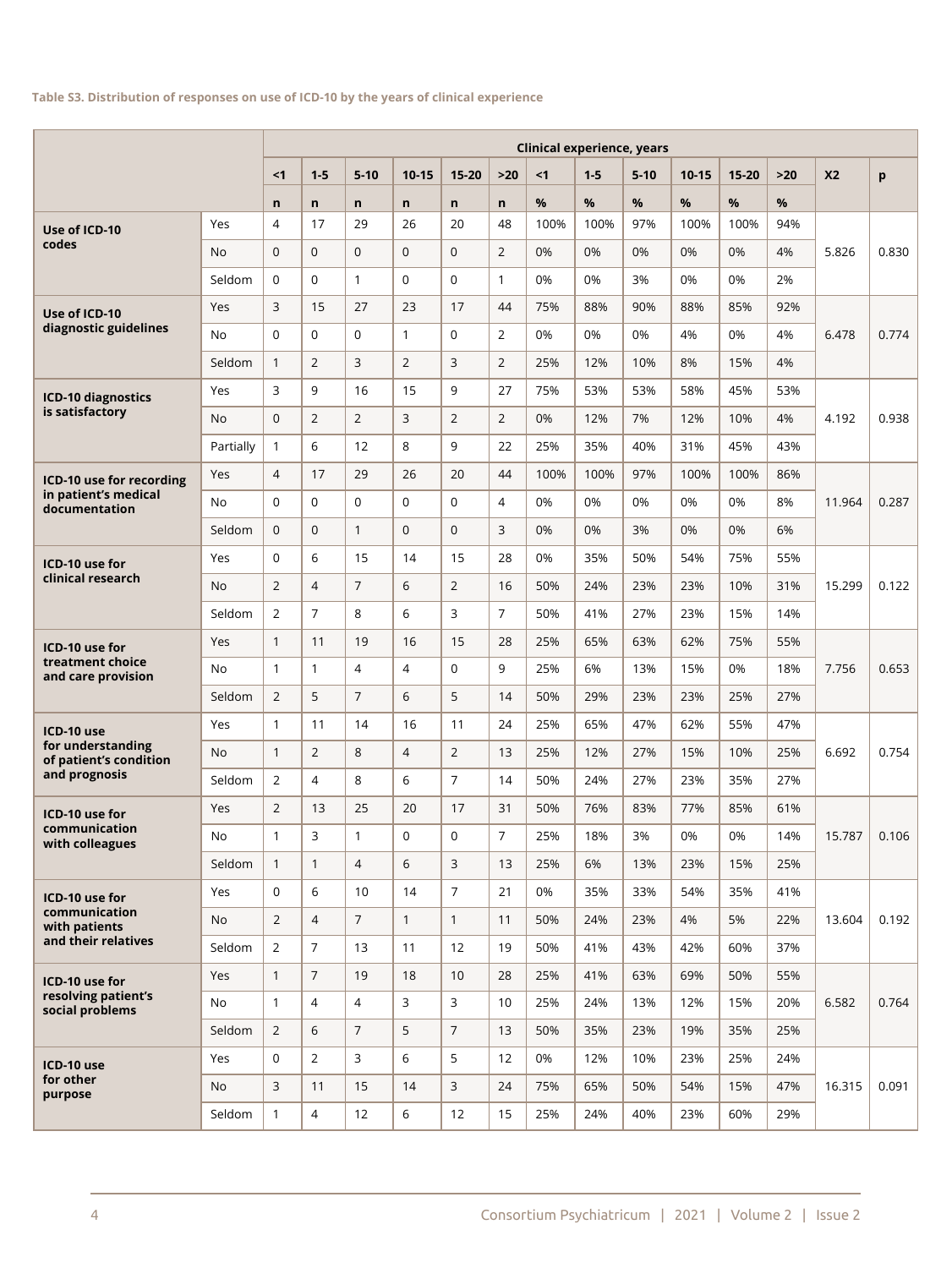## **Table S4. Distribution of responses on use of ICD-10 by the type of clinical settings**

|                                        |               | Working settings |                  |            |           |                |       |
|----------------------------------------|---------------|------------------|------------------|------------|-----------|----------------|-------|
|                                        |               | Outpatient       | Inpatient        | Outpatient | Inpatient | X <sub>2</sub> | p     |
|                                        |               | n                | n                | %          | %         |                |       |
| Use of ICD-10 codes                    | Yes           | 87               | 56               | 97.8%      | 96.6%     |                |       |
|                                        | No            | 1                | $\mathbf{1}$     | 1.1%       | 1.7%      | 0.191          | 0.909 |
|                                        | Seldom        | 1                | $\mathbf{1}$     | 1.1%       | 1.7%      |                |       |
| Use of ICD-10 diagnostic guidelines    | Yes           | 75               | 54               | 86.2%      | 94.7%     |                |       |
|                                        | No            | 1                | 2                | 1.1%       | 3.5%      | 6.100          | 0.047 |
|                                        | Seldom        | 11               | $\mathbf{1}$     | 12.6%      | 1.8%      |                |       |
| ICD-10 diagnostics is satisfactory     | Yes           | 47               | 32               | 52.8%      | 55.2%     |                |       |
|                                        | No            | 5                | 6                | 5.6%       | 10.3%     | 1.540          | 0.463 |
|                                        | Partially     | 37               | 20               | 41.6%      | 34.5%     |                |       |
| ICD-10 use for recording               | Yes           | 85               | 54               | 95.5%      | 93.1%     |                |       |
| in patient's medical documentation     | No            | $\overline{2}$   | 2                | 2.2%       | 3.4%      | 0.394          | 0.821 |
|                                        | Seldom        | $\overline{2}$   | $\overline{2}$   | 2.2%       | 3.4%      |                |       |
| ICD-10 use for                         | Yes           | 53               | 24               | 59.6%      | 41.4%     |                |       |
| clinical research                      | No            | 17               | 20               | 19.1%      | 34.5%     | 5.636          | 0.060 |
|                                        | Seldom        | 19               | 14               | 21.3%      | 24.1%     |                |       |
| ICD-10 use for                         | Yes           | 56               | 33               | 62.9%      | 56.9%     |                |       |
| treatment choice<br>and care provision | No            | 9                | $10$             | 10.1%      | 17.2%     | 1.607          | 0.448 |
|                                        | Seldom        | 24               | 15               | 27.0%      | 25.9%     |                |       |
| ICD-10 use for                         | Yes           | 46               | 30               | 51.7%      | 51.7%     |                |       |
| understanding<br>of patient's          | No            | 16               | 14               | 18.0%      | 24.1%     | 1.137          | 0.566 |
| condition and prognosis                | Seldom        | 27               | 14               | 30.3%      | 24.1%     |                |       |
| ICD-10 use for                         | Yes           | 64               | 43               | 71.9%      | 74.1%     |                |       |
| communication<br>with colleagues       | $\mathsf{No}$ | 5                | $\boldsymbol{7}$ | 5.6%       | 12.1%     | 3.203          | 0.202 |
|                                        | Seldom        | 20               | 8                | 22.5%      | 13.8%     |                |       |
| ICD-10 use for                         | Yes           | 36               | 21               | 40.4%      | 36.2%     |                |       |
| communication<br>with patients         | No            | 10               | 16               | 11.2%      | 27.6%     | 6.653          | 0.036 |
| and their relatives                    | Seldom        | 43               | 21               | 48.3%      | 36.2%     |                |       |
| ICD-10 use for                         | Yes           | 53               | 29               | 59.6%      | 50.0%     |                |       |
| resolving patient's<br>social problems | No            | 14               | 11               | 15.7%      | 19.0%     | 1.305          | 0.521 |
|                                        | Seldom        | 22               | 18               | 24.7%      | 31.0%     |                |       |
| ICD-10 use for                         | Yes           | 18               | 9                | 20.2%      | 15.5%     |                |       |
| other purpose                          | No            | 39               | 31               | 43.8%      | 53.4%     | 1.357          | 0.507 |
|                                        | Seldom        | 32               | 18               | 36.0%      | 31.0%     |                |       |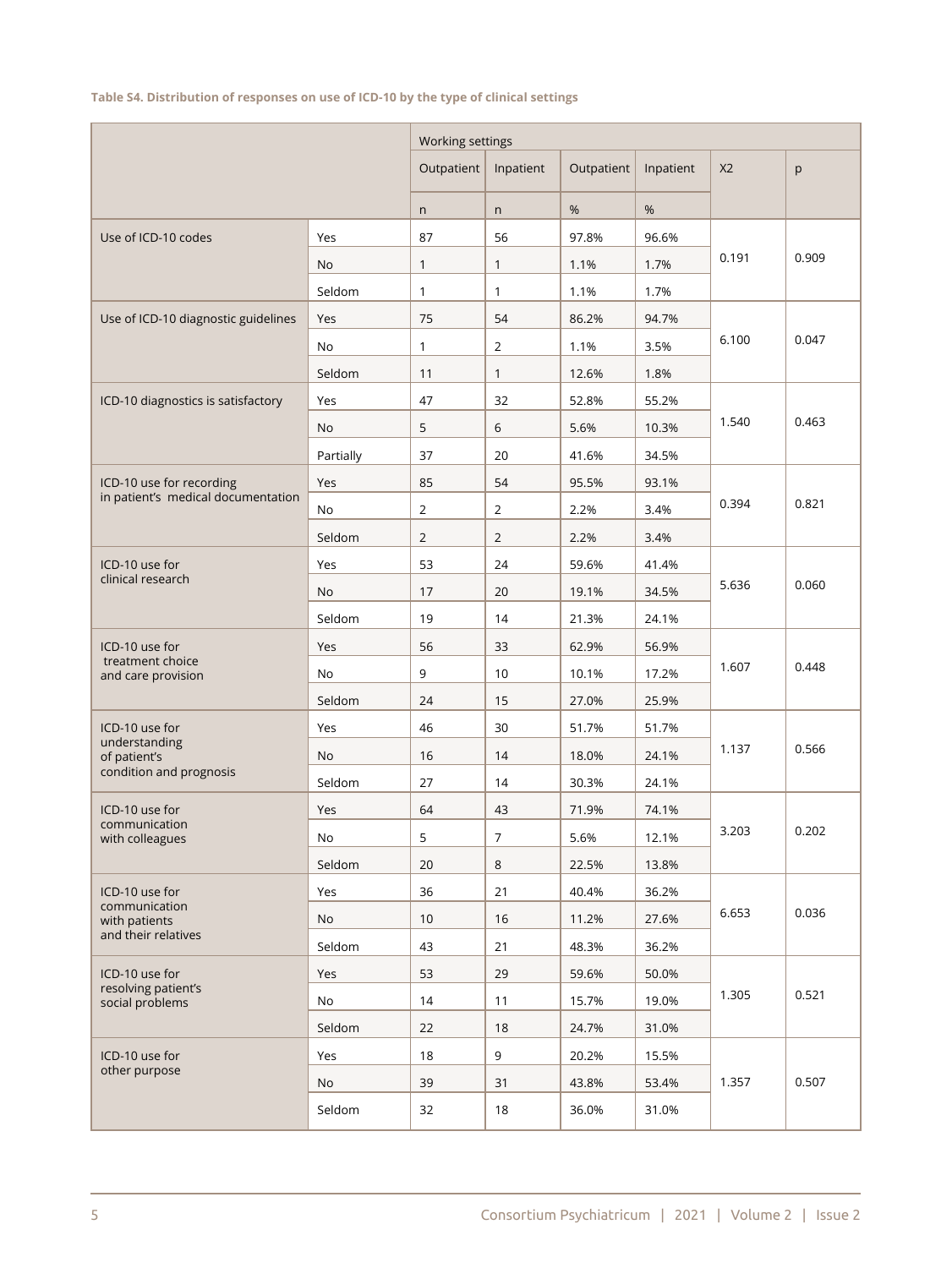# **Table S5. Distribution of responses on attitudes toward ICD-11 innovations by gender**

|                                                                |                         |                |                |        | Gender      |                |       |
|----------------------------------------------------------------|-------------------------|----------------|----------------|--------|-------------|----------------|-------|
|                                                                |                         | Female         | <b>Male</b>    | Female | <b>Male</b> |                |       |
|                                                                |                         | n              | n              | $\%$   | $\%$        | X <sub>2</sub> | p     |
| <b>Familiarity with</b><br>the ICD-11 draft                    | Yes                     | 37             | 45             | 55.22% | 55.56%      |                |       |
|                                                                | <b>No</b>               | $\,8\,$        | $\mathsf{3}$   | 11.94% | 3.70%       | 3.964          | 0.138 |
|                                                                | Partially               | 22             | 33             | 32.84% | 40.74%      |                |       |
| <b>Satisfaction</b><br>with ICD-11                             | Yes                     | 15             | 25             | 22.39% | 30.86%      |                |       |
|                                                                | No                      | 14             | 14             | 20.90% | 17.28%      | 1.388          | 0.500 |
|                                                                | Partially               | 38             | 42             | 56.72% | 51.85%      |                |       |
| <b>Attitudes to ICD-11</b><br>innovations: Interest            | Yes                     | 43             | 56             | 64.18% | 69.14%      | 0.407          | 0.524 |
|                                                                | No                      | 24             | 25             | 35.82% | 30.86%      |                |       |
| <b>Attitudes to ICD-11</b><br>innovations: Concern             | Yes                     | 26             | 18             | 38.81% | 22.22%      | 4.827          | 0.028 |
|                                                                | No                      | 41             | 63             | 61.19% | 77.78%      |                |       |
| <b>Attitudes to ICD-11</b><br>innovations: Protest             | Yes                     | 5              | 3              | 7.46%  | 3.70%       | 1.013          | 0.314 |
|                                                                | No                      | 62             | 78             | 92.54% | 96.30%      |                |       |
| <b>Attitudes to ICD-1</b><br>innovations: Other                | Yes                     | $\mathbf{1}$   | 8              | 1.49%  | 9.88%       | 4.513          | 0.034 |
|                                                                | No                      | 66             | 73             | 98.51% | 90.12%      |                |       |
| The will to undergo<br>additional training<br>on ICD-11 in the | Yes                     | 51             | 52             | 76.12% | 64.20%      |                |       |
| near future                                                    | No                      | $\overline{2}$ | $\,$ 6 $\,$    | 2.99%  | 7.41%       |                |       |
|                                                                | I will be<br>pressed to | 9              | 19             | 13.43% | 23.46%      | 4.407          | 0.221 |
|                                                                | Already<br>underwent    | 5              | $\overline{4}$ | 7.46%  | 4.94%       |                |       |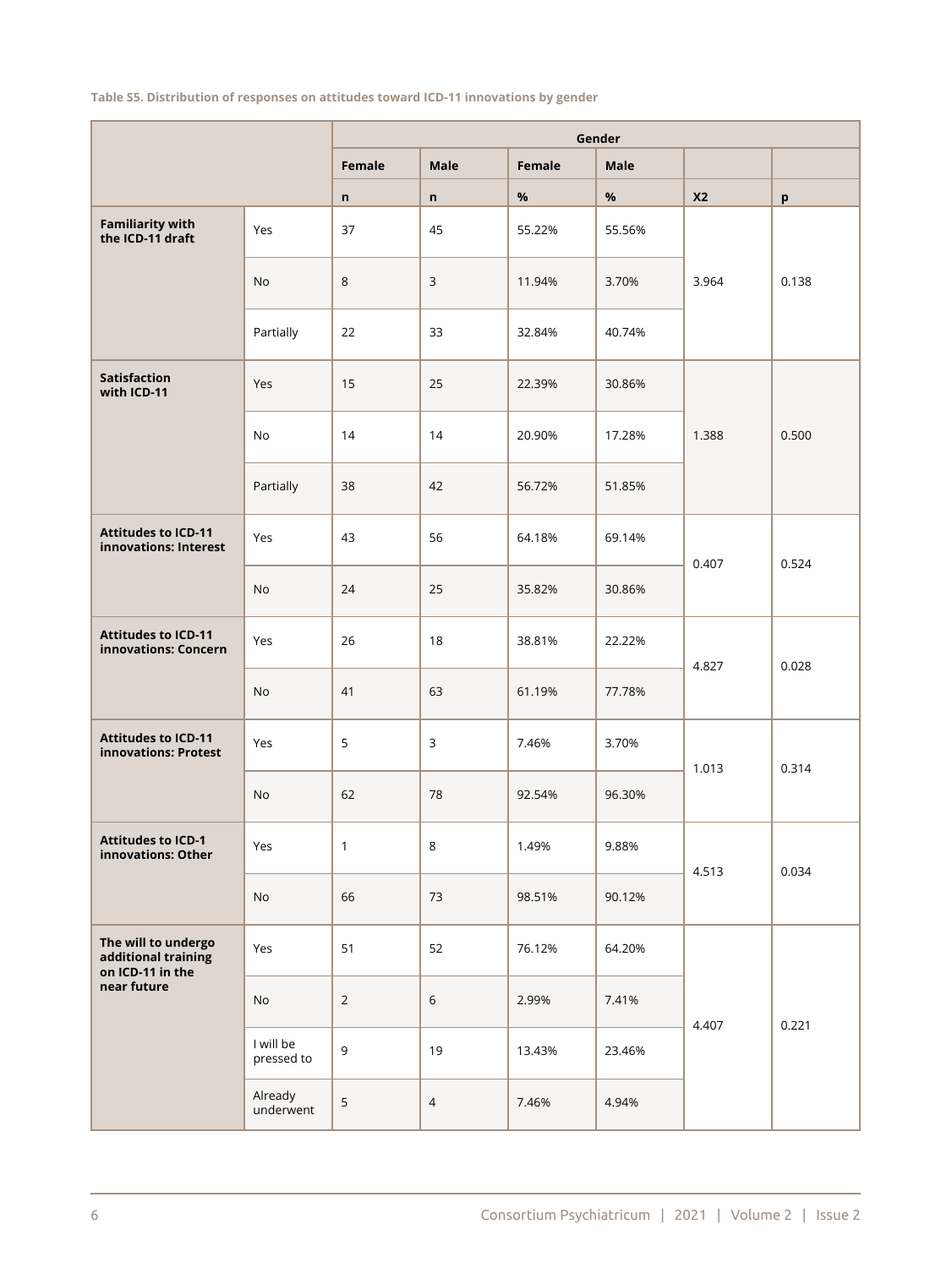#### **Table S6. Distribution of responses on attitudes toward ICD-11 innovations by age**

|                                               |                       | Age. years     |                |                |                |                |        |       |       |        |        |                |       |
|-----------------------------------------------|-----------------------|----------------|----------------|----------------|----------------|----------------|--------|-------|-------|--------|--------|----------------|-------|
|                                               |                       | $30$           | 30-40          | 40-50          | 50-60          | $>60$          | $30$   | 30-40 | 40-50 | 50-60  | > 60   |                |       |
|                                               |                       | $\mathsf{n}$   | n              | $\mathsf{n}$   | n              | $\mathsf n$    | $\%$   | %     | $\%$  | %      | %      | X <sub>2</sub> | p     |
| <b>Familiarity with</b><br>the ICD-11 draft   | Yes                   | 12             | 32             | 16             | 15             | 7              | 60.0%  | 60.4% | 43.2% | 53.6%  | 70.0%  |                |       |
|                                               | No                    | 1              | 4              | 6              | $\mathbf 0$    | $\mathbf 0$    | 5.0%   | 7.5%  | 16.2% | 0.0%   | 0.0%   | 9.820          | 0.278 |
|                                               | Partially             | $\overline{7}$ | 17             | 15             | 13             | 3              | 35.0%  | 32.1% | 40.5% | 46.4%  | 30.0%  |                |       |
| <b>Satisfaction</b><br>with ICD-11            | Yes                   | 6              | 18             | $\overline{7}$ | $\overline{7}$ | $\overline{2}$ | 30.0%  | 34.0% | 18.9% | 25.0%  | 20.0%  |                |       |
|                                               | No                    | $\overline{4}$ | $\overline{4}$ | 9              | $\overline{7}$ | $\overline{4}$ | 20.0%  | 7.5%  | 24.3% | 25.0%  | 40.0%  | 9.991          | 0.266 |
|                                               | Partially             | 10             | 31             | 21             | 14             | $\overline{4}$ | 50.0%  | 58.5% | 56.8% | 50.0%  | 40.0%  |                |       |
| <b>Attitudes</b><br>to ICD-11<br>innovations: | Yes                   | 13             | 42             | 22             | 17             | 5              | 65.0%  | 79.2% | 59.5% | 60.7%  | 50.0%  | 6.378          | 0.173 |
| Interest                                      | No                    | $\overline{7}$ | 11             | 15             | 11             | 5              | 35.0%  | 20.8% | 40.5% | 39.3%  | 50.0%  |                |       |
| <b>Attitudes</b><br>to ICD-11<br>innovations: | Yes                   | 6              | 14             | 14             | 8              | $\overline{2}$ | 30.0%  | 26.4% | 37.8% | 28.6%  | 20.0%  | 1.915          | 0.751 |
| Concern                                       | No                    | 14             | 39             | 23             | 20             | 8              | 70.0%  | 73.6% | 62.2% | 71.4%  | 80.0%  |                |       |
| <b>Attitudes</b><br>to ICD-11<br>innovations: | Yes                   | 1              | 3              | 3              | $\mathbf 0$    | $\mathbf{1}$   | 5.0%   | 5.7%  | 8.1%  | 0.0%   | 10.0%  | 2.555          | 0.635 |
| <b>Protest</b>                                | No                    | 19             | 50             | 34             | 28             | 9              | 95.0%  | 94.3% | 91.9% | 100.0% | 90.0%  |                |       |
| <b>Attitudes</b><br>to ICD-11<br>innovations: | Yes                   | 0              | 5              | $\overline{2}$ | $\overline{2}$ | $\mathbf 0$    | 0.0%   | 9.4%  | 5.4%  | 7.1%   | 0.0%   | 3.071          | 0.546 |
| Other                                         | No                    | 20             | 48             | 35             | 26             | $10$           | 100.0% | 90.6% | 94.6% | 92.9%  | 100.0% |                |       |
| The will to<br>undergo<br>additional          | Yes                   | 13             | 42             | 26             | 17             | 5              | 65.0%  | 79.2% | 70.3% | 60.7%  | 50.0%  |                |       |
| training on<br>ICD-11 in the<br>near future   | No                    | 0              | $\overline{2}$ | $\overline{2}$ | $\overline{2}$ | $\overline{2}$ | 0.0%   | 3.8%  | 5.4%  | 7.1%   | 20.0%  | 17.946         | 0.117 |
|                                               | I'll be pressed<br>to | 3              | $\overline{7}$ | $\overline{7}$ | $\,8\,$        | 3              | 15.0%  | 13.2% | 18.9% | 28.6%  | 30.0%  |                |       |
|                                               | Already<br>underwent  | $\overline{4}$ | $\overline{2}$ | $\overline{2}$ | $\mathbf{1}$   | $\pmb{0}$      | 20.0%  | 3.8%  | 5.4%  | 3.6%   | 0.0%   |                |       |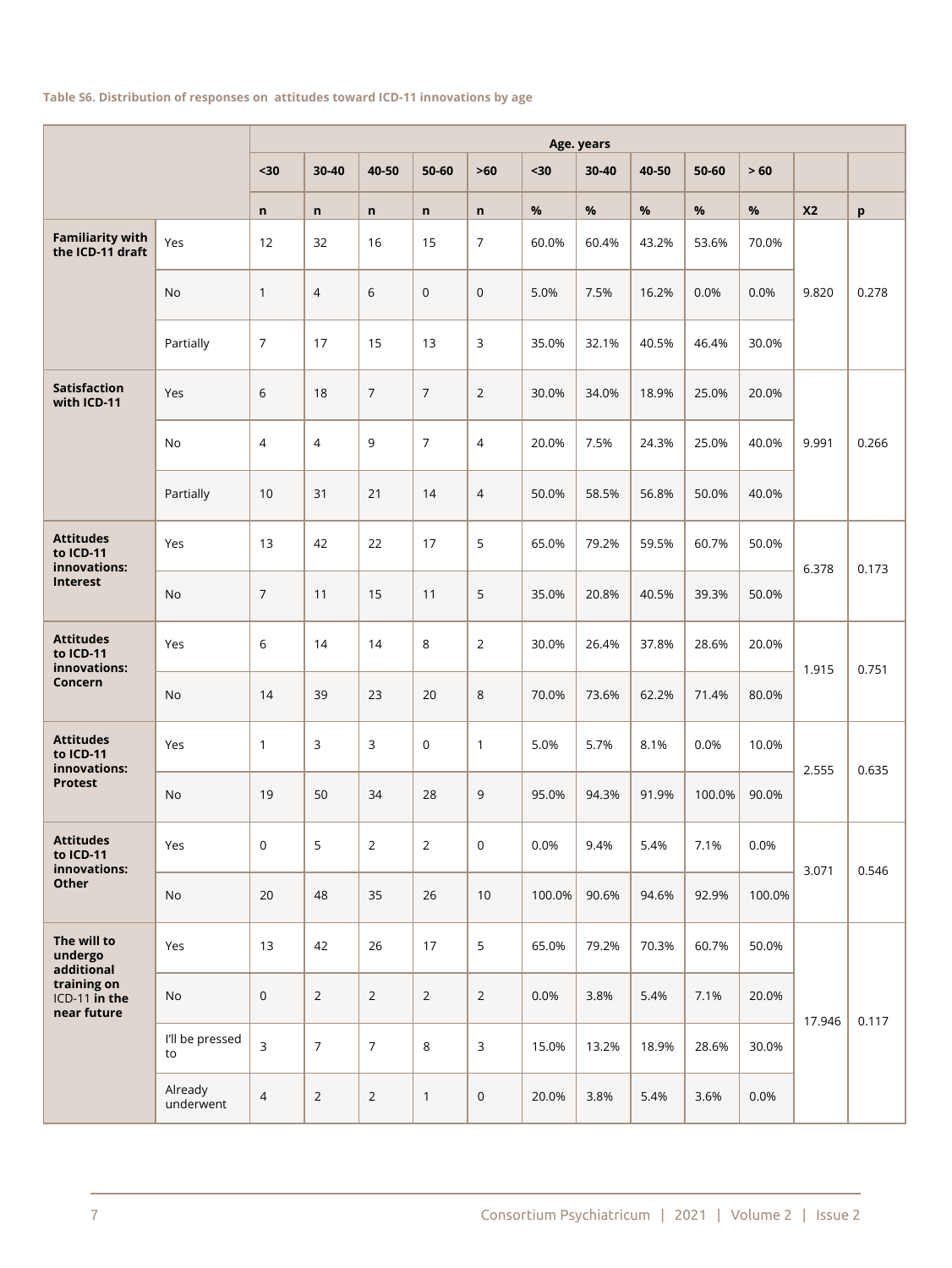#### **Table S7. Distribution of responses on attitudes toward ICD-11 innovations by the years of clinical experience**

|                                                |                       | <b>Clinical experience, years</b> |                |                |                |                |                |        |         |          |           |           |       |                |       |
|------------------------------------------------|-----------------------|-----------------------------------|----------------|----------------|----------------|----------------|----------------|--------|---------|----------|-----------|-----------|-------|----------------|-------|
|                                                |                       | < 1                               | $1 - 5$        | $5 - 10$       | $10-$<br>15    | $15-$<br>20    | $>20$          | $1$    | $1 - 5$ | $5 - 10$ | $10 - 15$ | $15 - 20$ | $>20$ | X <sub>2</sub> | p     |
|                                                |                       | $\mathsf{n}$                      | $\mathsf{n}$   | $\mathsf{n}$   | $\mathsf{n}$   | n              | $\mathsf{n}$   | %      | %       | $\%$     | %         | %         | %     |                |       |
| <b>Familiarity</b><br>with the<br>ICD-11 draft | Yes                   | 3                                 | 10             | 17             | 14             | 14             | 24             | 75.0%  | 58.8%   | 56.7%    | 53.8%     | 70.0%     | 47.1% |                |       |
|                                                | <b>No</b>             | $\mathbf 0$                       | $\mathbf{1}$   | 3              | $\overline{2}$ | $\mathbf{1}$   | $\overline{4}$ | 0.0%   | 5.9%    | 10.0%    | 7.7%      | 5.0%      | 7.8%  | 4.500          | 0.922 |
|                                                | Partially             | $\mathbf{1}$                      | 6              | 10             | 10             | 5              | 23             | 25.0%  | 35.3%   | 33.3%    | 38.5%     | 25.0%     | 45.1% |                |       |
| <b>Satisfaction</b><br>with ICD-11             | Yes                   | 2                                 | 5              | 11             | $\overline{4}$ | $\overline{7}$ | 11             | 50.0%  | 29.4%   | 36.7%    | 15.4%     | 35.0%     | 21.6% |                |       |
|                                                | <b>No</b>             | $\mathbf 0$                       | $\overline{4}$ | $\mathbf{1}$   | 5              | 2              | 16             | 0.0%   | 23.5%   | 3.3%     | 19.2%     | 10.0%     | 31.4% | 15.452         | 0.116 |
|                                                | Partially             | $\overline{2}$                    | 8              | 18             | 17             | 11             | 24             | 50.0%  | 47.1%   | 60.0%    | 65.4%     | 55.0%     | 47.1% |                |       |
| <b>Attitudes</b><br>to ICD-11<br>innovations:  | Yes                   | 3                                 | 11             | 26             | 14             | 16             | 29             | 75.0%  | 64.7%   | 86.7%    | 53.8%     | 80.0%     | 56.9% | 11.318         | 0.045 |
| Interest                                       | <b>No</b>             | $\mathbf{1}$                      | 6              | $\overline{4}$ | 12             | $\overline{4}$ | 22             | 25.0%  | 35.3%   | 13.3%    | 46.2%     | 20.0%     | 43.1% |                |       |
| <b>Attitudes</b><br>to ICD-11<br>innovations:  | Yes                   | $\mathbf 0$                       | 6              | 9              | 11             | 3              | 15             | 0.0%   | 35.3%   | 30.0%    | 42.3%     | 15.0%     | 29.4% | 5.994          | 0.307 |
| Concern                                        | No                    | $\overline{4}$                    | 11             | 21             | 15             | 17             | 36             | 100.0% | 64.7%   | 70.0%    | 57.7%     | 85.0%     | 70.6% |                |       |
| <b>Attitudes</b><br>to ICD-11<br>innovations:  | Yes                   | $\mathbf 0$                       | $\mathbf{1}$   | $\mathbf 0$    | 3              | $\mathbf{1}$   | 3              | 0.0%   | 5.9%    | 0.0%     | 11.5%     | 5.0%      | 5.9%  | 3.892          | 0.565 |
| <b>Protest</b>                                 | No                    | $\overline{4}$                    | 16             | 30             | 23             | 19             | 48             | 100.0% | 94.1%   | 100.0%   | 88.5%     | 95.0%     | 94.1% |                |       |
| <b>Attitudes</b><br>to ICD-11<br>innovations:  | Yes                   | $\mathbf 0$                       | $\mathbf 0$    | $\overline{2}$ | 3              | $\mathbf{1}$   | 3              | 0.0%   | 0.0%    | 6.7%     | 11.5%     | 5.0%      | 5.9%  | 2.778          | 0.734 |
| Other                                          | No                    | $\overline{4}$                    | 17             | 28             | 23             | 19             | 48             | 100.0% | 100.0%  | 93.3%    | 88.5%     | 95.0%     | 94.1% |                |       |
| The will to<br>undergo<br>additional           | Yes                   | $\overline{2}$                    | 13             | 26             | 16             | 16             | 30             | 50.0%  | 76.5%   | 86.7%    | 61.5%     | 80.0%     | 58.8% |                |       |
| training on<br>ICD-11 in the<br>near future    | No                    | $\mathsf{O}\xspace$               | $\mathsf 0$    | $\mathbf 0$    | $\mathbf{1}$   | $\mathbf{1}$   | 6              | 0.0%   | 0.0%    | 0.0%     | 3.8%      | 5.0%      | 11.8% | 18.547         | 0.235 |
|                                                | I'll be<br>pressed to | $\mathbf{1}$                      | 2              | 3              | $\overline{7}$ | $\overline{2}$ | 13             | 25.0%  | 11.8%   | 10.0%    | 26.9%     | 10.0%     | 25.5% |                |       |
|                                                | Already<br>underwent  | $\mathbf{1}$                      | $\overline{2}$ | $\mathbf{1}$   | $\overline{2}$ | $\mathbf{1}$   | $\overline{2}$ | 25.0%  | 11.8%   | 3.3%     | 7.7%      | 5.0%      | 3.9%  |                |       |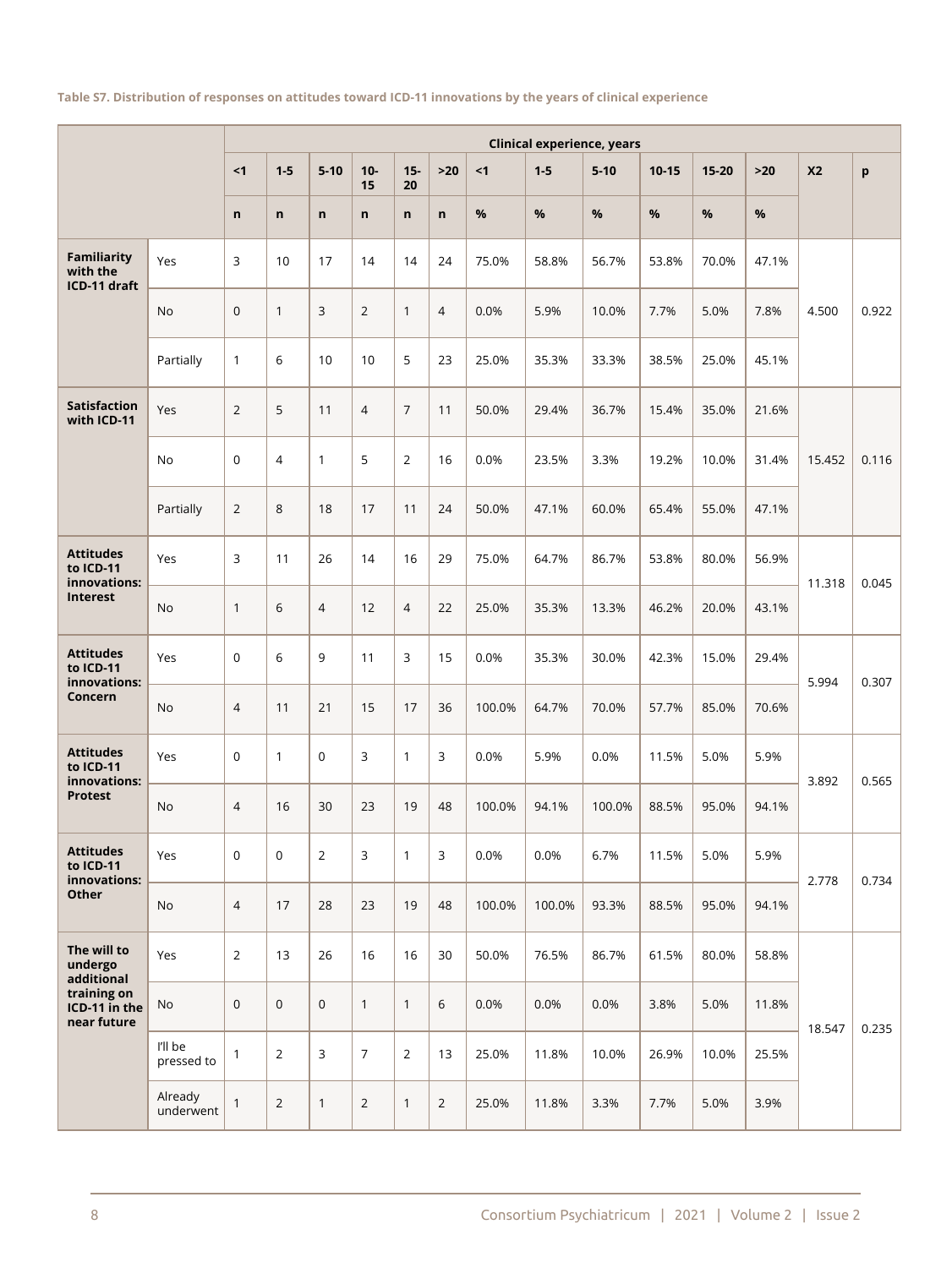**Table S8. Distribution of responses on attitudes toward ICD-11innovations by the type of clinical settings**

|                                            |                       |                   |                |                   | <b>Working settings</b> |                |       |
|--------------------------------------------|-----------------------|-------------------|----------------|-------------------|-------------------------|----------------|-------|
|                                            |                       | <b>Outpatient</b> | Inpatient      | <b>Outpatient</b> | Inpatient               | X <sub>2</sub> | p     |
|                                            |                       | n                 | n              | $\%$              | $\%$                    |                |       |
| Familiarity<br>with the ICD-               | Yes                   | 54                | 28             | 60.67%            | 48.28%                  |                |       |
| 11 Draft                                   | No                    | $\overline{4}$    | 7              | 4.49%             | 12.07%                  | 3.883          | 0.144 |
|                                            | Partially             | 31                | 23             | 34.83%            | 39.66%                  |                |       |
| <b>Satisfaction</b><br>with ICD-11         | Yes                   | 26                | 13             | 29.21%            | 22.41%                  |                |       |
|                                            | No                    | 14                | 14             | 15.73%            | 24.14%                  | 1.932          | 0.381 |
|                                            | Partially             | 49                | 31             | 55.06%            | 53.45%                  |                |       |
| <b>Attitudes</b><br>to ICD-11              | Yes                   | 64                | 34             | 71.91%            | 58.62%                  | 2.791          | 0.095 |
| innovations:<br>Interest                   | No                    | 25                | 24             | 28.09%            | 41.38%                  |                |       |
| <b>Attitudes</b><br>to ICD-11              | Yes                   | 27                | 17             | 30.34%            | 29.31%                  | 0.018          | 0.894 |
| innovations:<br>Concern                    | No                    | 62                | 41             | 69.66%            | 70.69%                  |                |       |
| <b>Attitudes</b><br>to ICD-11              | Yes                   | $\overline{2}$    | 6              | 2.25%             | 10.34%                  | 4.475          | 0.034 |
| innovations:<br><b>Protest</b>             | No                    | 87                | 52             | 97.75%            | 89.66%                  |                |       |
| <b>Attitudes</b><br>to ICD-11              | Yes                   | 6                 | 3              | 6.74%             | 5.17%                   | 0.150          | 0.698 |
| innovations:<br>Other                      | No                    | 83                | 55             | 93.26%            | 94.83%                  |                |       |
| The will to<br>undergo                     | Yes                   | 62                | 40             | 69.66%            | 68.97%                  |                |       |
| additional<br>training on<br>ICD-11 in the | No                    | $\overline{4}$    | $\overline{4}$ | 4.49%             | 6.90%                   |                |       |
| near future                                | I'll be<br>pressed to | 16                | 12             | 17.98%            | 20.69%                  | 1.629          | 0.653 |
|                                            | Already<br>underwent  | $\boldsymbol{7}$  | $\overline{2}$ | 7.87%             | 3.45%                   |                |       |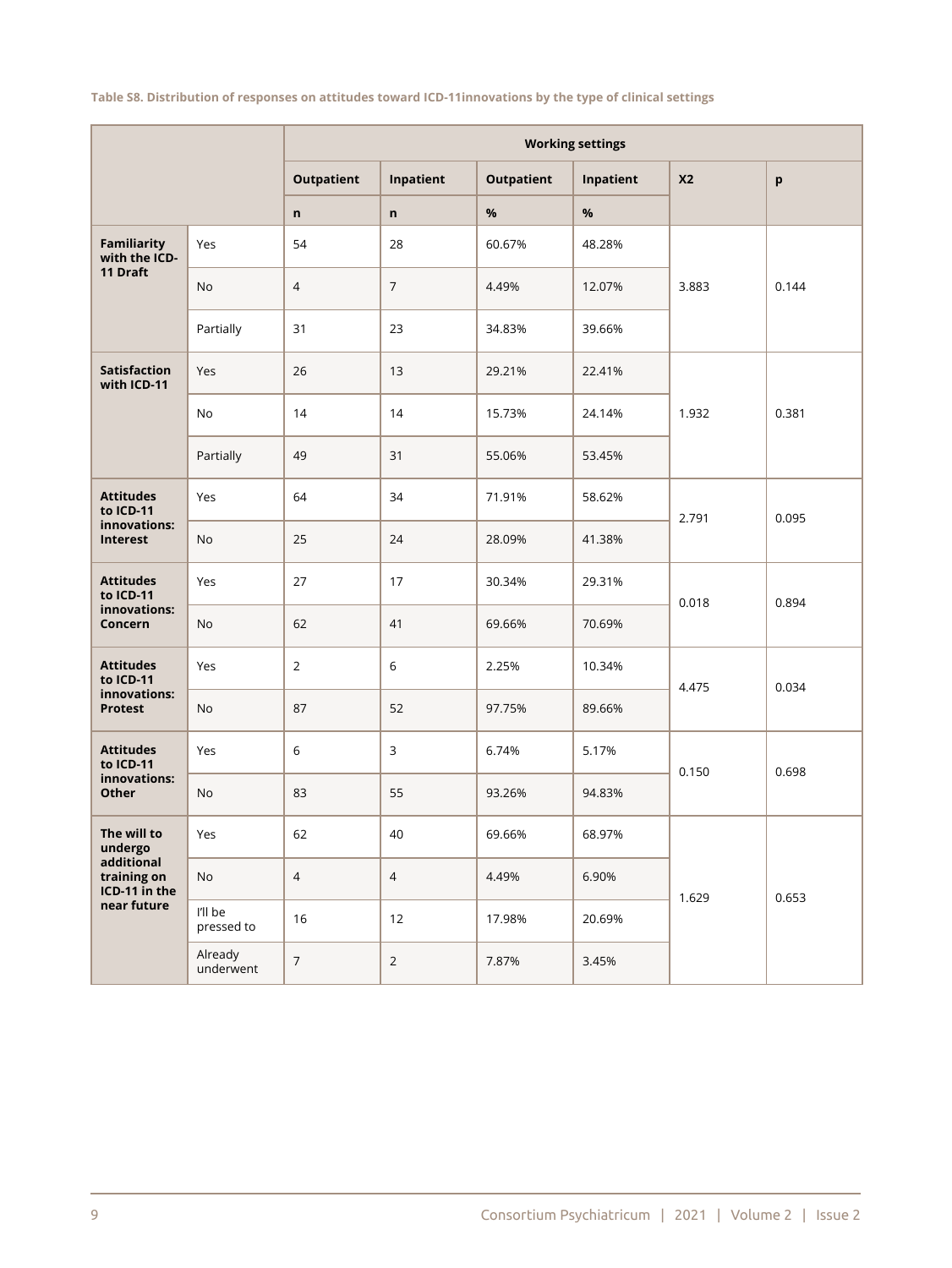#### **Table S9. Distribution of responses on expectations for ICD by gender**

| ICD should be useful for                |           |                |                |        | Gender |                |       |
|-----------------------------------------|-----------|----------------|----------------|--------|--------|----------------|-------|
|                                         |           | Female         | <b>Male</b>    | Female | Male   |                |       |
|                                         |           | $\mathsf{n}$   | $\mathsf{n}$   | $\%$   | $\%$   | X <sub>2</sub> | p     |
| recording in<br>patient's medical       | Yes       | 61             | 73             | 91.0%  | 90.1%  |                |       |
| documentation                           | No        | $\mathbf{1}$   | $\overline{2}$ | 1.5%   | 2.5%   | 0.176          | 0.916 |
|                                         | Partially | 5              | 6              | 7.5%   | 7.4%   |                |       |
| clinical research                       | Yes       | 56             | 61             | 83.6%  | 75.3%  |                |       |
|                                         | <b>No</b> | $\mathsf 3$    | $\overline{7}$ | 4.5%   | 8.6%   | 1.695          | 0.428 |
|                                         | Partially | 8              | 13             | 11.9%  | 16.0%  |                |       |
| treatment choice<br>and care provision  | Yes       | 56             | 64             | 83.6%  | 79.0%  |                |       |
|                                         | <b>No</b> | $\overline{2}$ | $\overline{7}$ | 3.0%   | 8.6%   | 2.058          | 0.357 |
|                                         | Partially | 9              | 10             | 13.4%  | 12.3%  |                |       |
| understanding of<br>patient's condition | Yes       | 56             | 61             | 83.6%  | 75.3%  |                |       |
| and prognosis                           | No        | 3              | 8              | 4.5%   | 9.9%   | 1.980          | 0.372 |
|                                         | Partially | 8              | 12             | 11.9%  | 14.8%  |                |       |
| communication<br>with colleagues        | Yes       | 54             | 64             | 80.6%  | 79.0%  |                |       |
|                                         | No        | $\overline{4}$ | $\overline{4}$ | 6.0%   | 4.9%   | 0.253          | 0.881 |
|                                         | Partially | 9              | 13             | 13.4%  | 16.0%  |                |       |
| communication<br>with patients and      | Yes       | 35             | 42             | 52.2%  | 51.9%  |                |       |
| their relatives                         | No        | $\,8\,$        | 11             | 11.9%  | 13.6%  | 0.094          | 0.954 |
|                                         | Partially | 24             | 28             | 35.8%  | 34.6%  |                |       |
| resolving patient's<br>social problems  | Yes       | 46             | 54             | 68.7%  | 66.7%  |                |       |
|                                         | <b>No</b> | 5              | 13             | 7.5%   | 16.0%  | 3.032          | 0.220 |
|                                         | Partially | 16             | 14             | 23.9%  | 17.3%  |                |       |
| other purpose                           | Yes       | 20             | 23             | 29.9%  | 28.4%  |                |       |
|                                         | No        | 24             | 41             | 35.8%  | 50.6%  | 4.269          | 0.118 |
|                                         | Partially | 23             | 17             | 34.3%  | 21.0%  |                |       |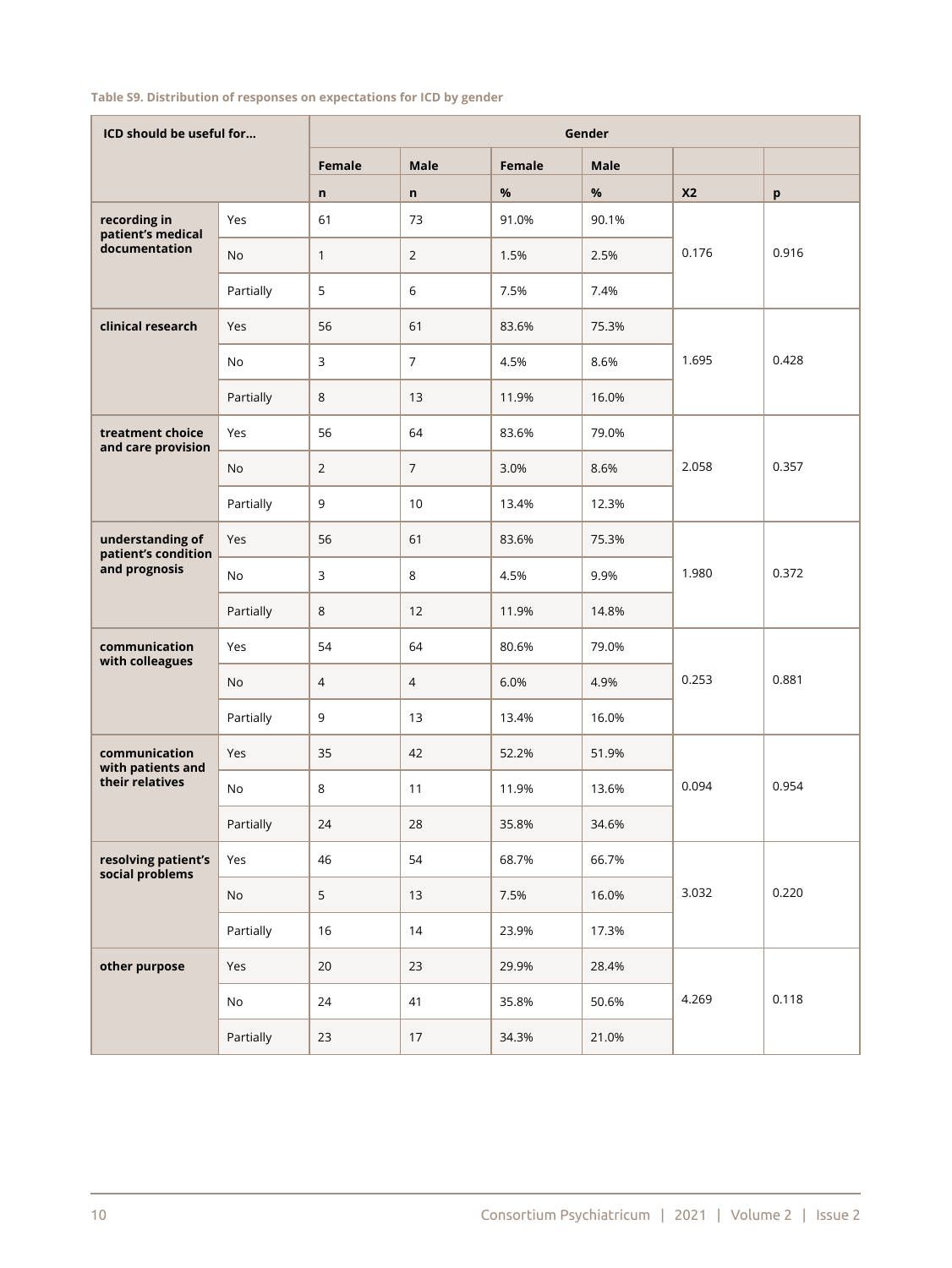#### **Table S10. Distribution of responses on expectations for ICD by age**

| ICD should be useful for                   |           | Age. years     |                |                |                |                |       |       |       |       |       |           |       |
|--------------------------------------------|-----------|----------------|----------------|----------------|----------------|----------------|-------|-------|-------|-------|-------|-----------|-------|
|                                            |           | $30$           | 30-40          | 40-50          | 50-60          | $>60$          | $30$  | 30-40 | 40-50 | 50-60 | >60   |           |       |
|                                            |           | n              | n              | $\mathsf{n}$   | n              | n              | %     | %     | %     | %     | %     | <b>X2</b> | p     |
| recording                                  | Yes       | 19             | 48             | 35             | 26             | 6              | 95.0% | 90.6% | 94.6% | 92.9% | 60.0% |           |       |
| in patient's<br>medical<br>documentation   | <b>No</b> | 0              | $\mathbf{1}$   | $\mathbf 0$    | $\mathbf{0}$   | $\overline{2}$ | 0.0%  | 1.9%  | 0.0%  | 0.0%  | 20.0% | 21.315    | 0.006 |
|                                            | Partially | $\mathbf{1}$   | $\overline{4}$ | 2              | $\overline{2}$ | $\overline{2}$ | 5.0%  | 7.5%  | 5.4%  | 7.1%  | 20.0% |           |       |
| clinical research                          | Yes       | 18             | 43             | 29             | 21             | 6              | 90.0% | 81.1% | 78.4% | 75.0% | 60.0% |           |       |
|                                            | <b>No</b> | 0              | $\overline{4}$ | 3              | $\mathbf{1}$   | $\overline{2}$ | 0.0%  | 7.5%  | 8.1%  | 3.6%  | 20.0% | 7.207     | 0.514 |
|                                            | Partially | $\overline{2}$ | 6              | 5              | 6              | $\overline{2}$ | 10.0% | 11.3% | 13.5% | 21.4% | 20.0% |           |       |
| treatment                                  | Yes       | 17             | 44             | 32             | 21             | 6              | 85.0% | 83.0% | 86.5% | 75.0% | 60.0% |           |       |
| choice and care<br>provision               | No        | 0              | 3              | $\mathbf{1}$   | 3              | $\overline{2}$ | 0.0%  | 5.7%  | 2.7%  | 10.7% | 20.0% | 7.704     | 0/463 |
|                                            | Partially | 3              | 6              | $\overline{4}$ | 4              | $\overline{2}$ | 15.0% | 11.3% | 10.8% | 14.3% | 20.0% |           |       |
| understanding                              | Yes       | 15             | 43             | 32             | 21             | 6              | 75.0% | 81.1% | 86.5% | 75.0% | 60.0% |           |       |
| of patient's<br>condition and<br>prognosis | <b>No</b> | 0              | 3              | $\overline{2}$ | 4              | 2              | 0.0%  | 5.7%  | 5.4%  | 14.3% | 20.0% | 9.886     | 0.273 |
|                                            | Partially | 5              | $\overline{7}$ | 3              | 3              | $\overline{2}$ | 25.0% | 13.2% | 8.1%  | 10.7% | 20.0% |           |       |
| communication                              | Yes       | 17             | 42             | 33             | 20             | 6              | 85.0% | 79.2% | 89.2% | 71.4% | 60.0% |           |       |
| with colleagues                            | <b>No</b> | $\overline{2}$ | $\mathbf{1}$   | 2              | $\mathbf{1}$   | $\overline{2}$ | 10.0% | 1.9%  | 5.4%  | 3.6%  | 20.0% | 13.547    | 0.094 |
|                                            | Partially | 1              | 10             | $\overline{2}$ | $\overline{7}$ | $\overline{2}$ | 5.0%  | 18.9% | 5.4%  | 25.0% | 20.0% |           |       |
| communication                              | Yes       | 12             | 27             | 22             | 13             | 3              | 60.0% | 50.9% | 59.5% | 46.4% | 30.0% |           |       |
| with patients<br>and their<br>relatives    | <b>No</b> | 3              | $\overline{7}$ | 3              | 3              | 3              | 15.0% | 13.2% | 8.1%  | 10.7% | 30.0% | 6.078     | 0.638 |
|                                            | Partially | 5              | 19             | 12             | 12             | 4              | 25.0% | 35.8% | 32.4% | 42.9% | 40.0% |           |       |
| resolving                                  | Yes       | 14             | 39             | 23             | 21             | 3              | 70.0% | 73.6% | 62.2% | 75.0% | 30.0% |           |       |
| patient's social<br>problems               | No        | 3              | 5              | 4              | $\overline{2}$ | 4              | 15.0% | 9.4%  | 10.8% | 7.1%  | 40.0% | 12.181    | 0.143 |
|                                            | Partially | $\mathsf{3}$   | 9              | 10             | 5              | $\mathsf{3}$   | 15.0% | 17.0% | 27.0% | 17.9% | 30.0% |           |       |
| other purpose                              | Yes       | 6              | 13             | 10             | 12             | $\overline{2}$ | 30.0% | 24.5% | 27.0% | 42.9% | 20.0% |           |       |
|                                            | No        | 10             | 28             | 13             | 11             | 3              | 50.0% | 52.8% | 35.1% | 39.3% | 30.0% | 10.071    | 0.261 |
|                                            | Partially | $\overline{4}$ | 12             | 14             | 5              | 5              | 20.0% | 22.6% | 37.8% | 17.9% | 50.0% |           |       |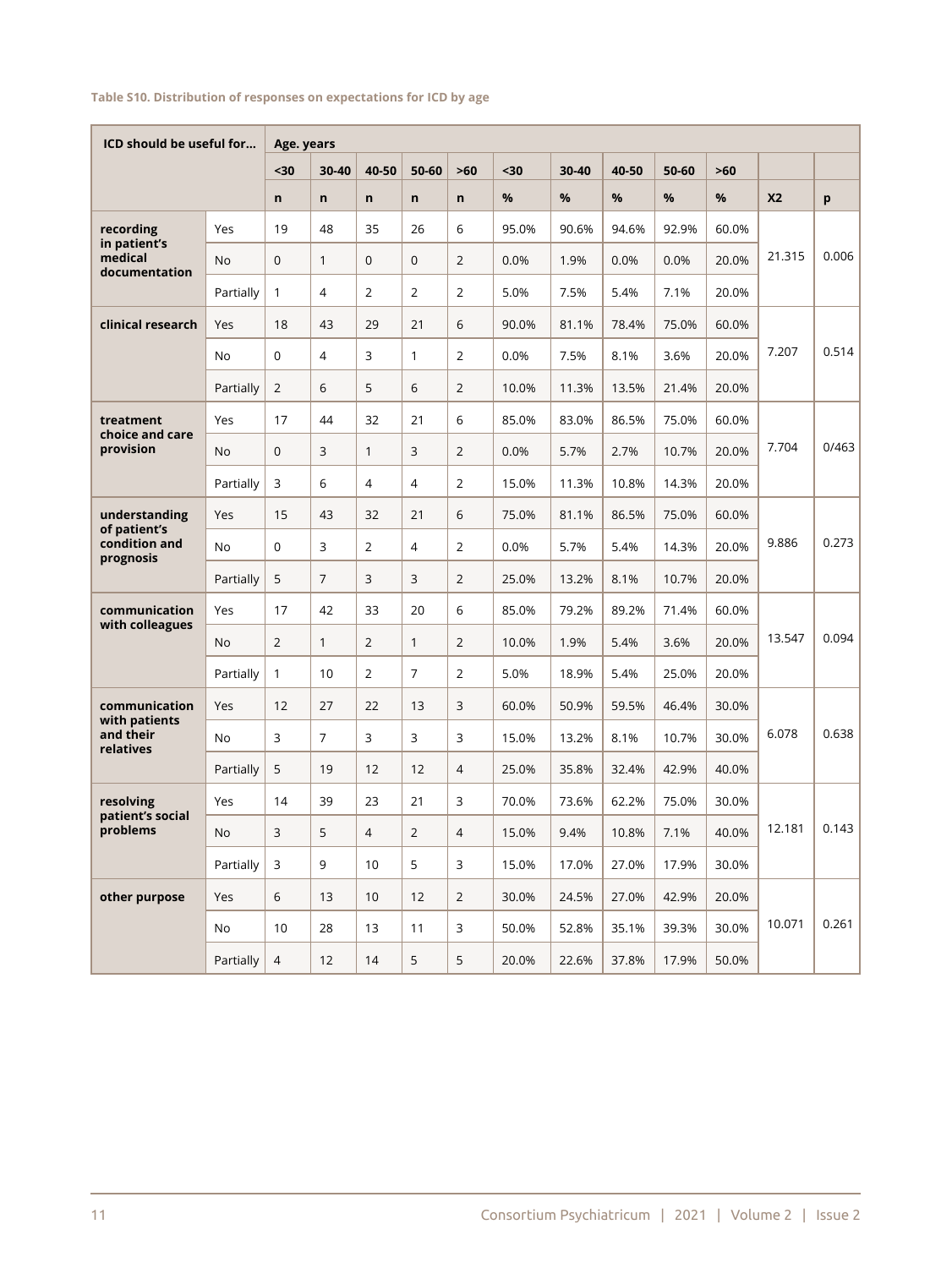#### **Table S11. Distribution of responses on expectations for ICD by the years of clinical experience**

| ICD should be useful for         |           | <b>Clinical experience. years</b> |                |                |                |                |                |        |         |          |           |           |       |                |       |
|----------------------------------|-----------|-----------------------------------|----------------|----------------|----------------|----------------|----------------|--------|---------|----------|-----------|-----------|-------|----------------|-------|
|                                  |           | $1$                               | $1 - 5$        | $5 - 10$       | $10 - 15$      | $15 - 20$      | $>20$          | < 1    | $1 - 5$ | $5 - 10$ | $10 - 15$ | $15 - 20$ | $>20$ | X <sub>2</sub> | p     |
|                                  |           | n                                 | $\mathsf{n}$   | $\mathsf{n}$   | n.             | n              | $\mathsf{n}$   | %      | $\%$    | $\%$     | $\%$      | %         | %     |                |       |
| recording<br>in patient's        | Yes       | 4                                 | 16             | 28             | 23             | 20             | 43             | 100.0% | 94.1%   | 93.3%    | 88.5%     | 100.0%    | 84.3% |                |       |
| medical<br>documentation         | No.       | $\mathbf 0$                       | $\mathbf{0}$   | $\mathbf{1}$   | $\overline{0}$ | $\mathbf{0}$   | $\overline{2}$ | 0.0%   | 0.0%    | 3.3%     | 0.0%      | 0.0%      | 3.9%  | 5.915          | 0.657 |
|                                  | Partially | 0                                 | $\mathbf{1}$   | $\mathbf{1}$   | 3              | $\Omega$       | 6              | 0.0%   | 5.9%    | 3.3%     | 11.5%     | 0.0%      | 11.8% |                |       |
| clinical<br>research             | Yes       | $\overline{4}$                    | 14             | 23             | 22             | 18             | 36             | 100.0% | 82.4%   | 76.7%    | 84.6%     | 90.0%     | 70.6% |                |       |
|                                  | <b>No</b> | 0                                 | $\mathbf{1}$   | $\overline{2}$ | $\mathbf{1}$   | $\mathbf{1}$   | 5              | 0.0%   | 5.9%    | 6.7%     | 3.8%      | 5.0%      | 9.8%  | 2.767          | 0.948 |
|                                  | Partially | 0                                 | $\overline{2}$ | 5              | 3              | $\mathbf{1}$   | 10             | 0.0%   | 11.8%   | 16.7%    | 11.5%     | 5.0%      | 19.6% |                |       |
| treatment<br>choice and care     | Yes       | 4                                 | 13             | 26             | 22             | 17             | 38             | 100.0% | 76.5%   | 86.7%    | 84.6%     | 85.0%     | 74.5% |                |       |
| provision                        | <b>No</b> | $\mathbf 0$                       | $\mathbf{0}$   | $\mathbf{1}$   | $\overline{2}$ | $\mathbf{1}$   | 5              | 0.0%   | 0.0%    | 3.3%     | 7.7%      | 5.0%      | 9.8%  | 5.077          | 0.749 |
|                                  | Partially | $\mathbf 0$                       | $\overline{4}$ | 3              | $\overline{2}$ | $\overline{2}$ | 8              | 0.0%   | 23.5%   | 10.0%    | 7.7%      | 10.0%     | 15.7% |                |       |
| understanding<br>of patient's    | Yes       | 3                                 | 13             | 25             | 21             | 18             | 37             | 75.0%  | 76.5%   | 83.3%    | 80.8%     | 90.0%     | 72.5% |                |       |
| condition and<br>prognosis       | <b>No</b> | $\mathbf 0$                       | $\mathbf 0$    | $\mathbf{1}$   | $\overline{2}$ | $\mathbf{1}$   | $\overline{7}$ | 0.0%   | 0.0%    | 3.3%     | 7.7%      | 5.0%      | 13.7% | 4.826          | 0.776 |
|                                  | Partially | $\mathbf{1}$                      | $\overline{4}$ | $\overline{4}$ | 3              | $\mathbf{1}$   | $\overline{7}$ | 25.0%  | 23.5%   | 13.3%    | 11.5%     | 5.0%      | 13.7% |                |       |
| communication<br>with colleagues | Yes       | $\overline{2}$                    | 16             | 25             | 21             | 18             | 36             | 50.0%  | 94.1%   | 83.3%    | 80.8%     | 90.0%     | 70.6% |                |       |
|                                  | No        | $\mathbf{1}$                      | $\mathbf{1}$   | $\mathbf{0}$   | $\mathbf 0$    | $\mathbf{1}$   | 5              | 25.0%  | 5.9%    | 0.0%     | 0.0%      | 5.0%      | 9.8%  | 14.404         | 0.072 |
|                                  | Partially | $\mathbf{1}$                      | $\mathbf 0$    | 5              | 5              | $\mathbf{1}$   | 10             | 25.0%  | 0.0%    | 16.7%    | 19.2%     | 5.0%      | 19.6% |                |       |
| communication<br>with patients   | Yes       | $\mathbf{1}$                      | 12             | 15             | 16             | 11             | 22             | 25.0%  | 70.6%   | 50.0%    | 61.5%     | 55.0%     | 43.1% |                |       |
| and their<br>relatives           | <b>No</b> | $\overline{2}$                    | $\mathbf{1}$   | $\overline{4}$ | 2              | $\overline{2}$ | 8              | 50.0%  | 5.9%    | 13.3%    | 7.7%      | 10.0%     | 15.7% | 8.518          | 0.385 |
|                                  | Partially | $\mathbf{1}$                      | $\overline{4}$ | 11             | 8              | $\overline{7}$ | 21             | 25.0%  | 23.5%   | 36.7%    | 30.8%     | 35.0%     | 41.2% |                |       |
| resolving<br>patient's social    | Yes       | $\overline{2}$                    | 13             | 22             | 18             | 13             | 32             | 50.0%  | 76.5%   | 73.3%    | 69.2%     | 65.0%     | 62.7% |                |       |
| problems                         | <b>No</b> | $\overline{2}$                    | $\mathbf{1}$   | $\mathbf{1}$   | 5              | $\mathbf{0}$   | 9              | 50.0%  | 5.9%    | 3.3%     | 19.2%     | 0.0%      | 17.6% | 17.636         | 0.024 |
|                                  | Partially | $\mathsf{O}$                      | 3              | $\overline{7}$ | $\overline{3}$ | $\overline{7}$ | 10             | 0.0%   | 17.6%   | 23.3%    | 11.5%     | 35.0%     | 19.6% |                |       |
| other purpose                    | Yes       | $\mathbf{1}$                      | $6\,$          | $\overline{7}$ | 5              | 6              | 18             | 25.0%  | 35.3%   | 23.3%    | 19.2%     | 30.0%     | 35.3% |                |       |
|                                  | No        | 3                                 | 8              | 15             | 14             | 5              | 20             | 75.0%  | 47.1%   | 50.0%    | 53.8%     | 25.0%     | 39.2% | 8.201          | 0.414 |
|                                  | Partially | 0                                 | 3              | $\,8\,$        | $\overline{7}$ | 9              | 13             | 0.0%   | 17.6%   | 26.7%    | 26.9%     | 45.0%     | 25.5% |                |       |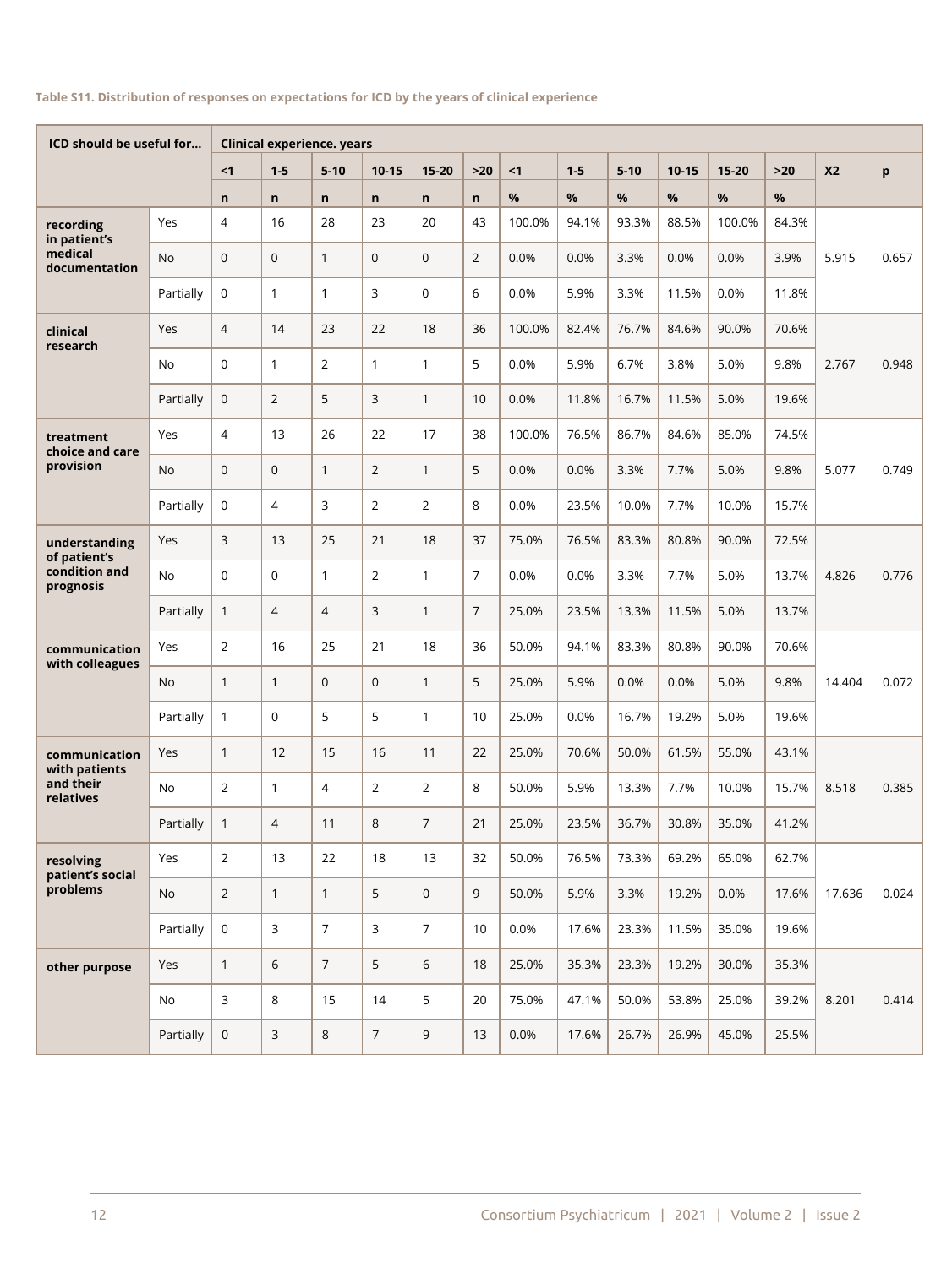## **Table S12. Distribution of responses on expectations for ICD by the type of clinical settings**

| ICD should be useful for         |           | <b>Clinical settings</b> |                |                   |           |                |       |  |  |  |  |
|----------------------------------|-----------|--------------------------|----------------|-------------------|-----------|----------------|-------|--|--|--|--|
|                                  |           | <b>Outpatient</b>        | Inpatient      | <b>Outpatient</b> | Inpatient | X <sub>2</sub> | p     |  |  |  |  |
|                                  |           | n                        | n              | $\%$              | %         |                |       |  |  |  |  |
| recording<br>in patient's        | Yes       | 83                       | 50             | 93.3%             | 86.2%     |                |       |  |  |  |  |
| medical<br>documentation         | <b>No</b> | $\mathbf{1}$             | $\overline{2}$ | 1.1%              | 3.4%      | 2.171          | 0.338 |  |  |  |  |
|                                  | Partially | 5                        | 6              | 5.6%              | 10.3%     |                |       |  |  |  |  |
| clinical<br>research             | Yes       | 72                       | 44             | 80.9%             | 75.9%     |                |       |  |  |  |  |
|                                  | No        | $\overline{4}$           | 6              | 4.5%              | 10.3%     | 1.896          | 0.388 |  |  |  |  |
|                                  | Partially | 13                       | 8              | 14.6%             | 13.8%     |                |       |  |  |  |  |
| treatment<br>choice and care     | Yes       | 75                       | 44             | 84.3%             | 75.9%     |                |       |  |  |  |  |
| provision                        | <b>No</b> | $\overline{4}$           | 5              | 4.5%              | 8.6%      | 1.781          | 0.410 |  |  |  |  |
|                                  | Partially | 10                       | 9              | 11.2%             | 15.5%     |                |       |  |  |  |  |
| understanding<br>of patient's    | Yes       | 73                       | 43             | 82.0%             | 74.1%     |                |       |  |  |  |  |
| condition and<br>prognosis       | <b>No</b> | 6                        | 5              | 6.7%              | 8.6%      | 1.373          | 0.503 |  |  |  |  |
|                                  | Partially | 10                       | 10             | 11.2%             | 17.2%     |                |       |  |  |  |  |
| communication<br>with colleagues | Yes       | 75                       | 42             | 84.3%             | 72.4%     |                |       |  |  |  |  |
|                                  | <b>No</b> | $\overline{2}$           | 6              | 2.2%              | 10.3%     | 5.183          | 0.075 |  |  |  |  |
|                                  | Partially | 12                       | 10             | 13.5%             | 17.2%     |                |       |  |  |  |  |
| communication<br>with patients   | Yes       | 48                       | 28             | 53.9%             | 48.3%     |                |       |  |  |  |  |
| and their<br>relatives           | No        | $\overline{7}$           | 12             | 7.9%              | 20.7%     | 5.196          | 0.074 |  |  |  |  |
|                                  | Partially | 34                       | $18$           | 38.2%             | 31.0%     |                |       |  |  |  |  |
| resolving<br>patient's social    | Yes       | 63                       | 36             | 70.8%             | 62.1%     |                |       |  |  |  |  |
| problems                         | No        | $\overline{9}$           | 9              | 10.1%             | 15.5%     | 1.423          | 0.491 |  |  |  |  |
|                                  | Partially | 17                       | 13             | 19.1%             | 22.4%     |                |       |  |  |  |  |
| other purpose                    | Yes       | 30                       | 12             | 33.7%             | 20.7%     |                |       |  |  |  |  |
|                                  | No        | 37                       | 28             | 41.6%             | 48.3%     | 2.954          | 0.228 |  |  |  |  |
|                                  | Partially | 22                       | 18             | 24.7%             | 31.0%     |                |       |  |  |  |  |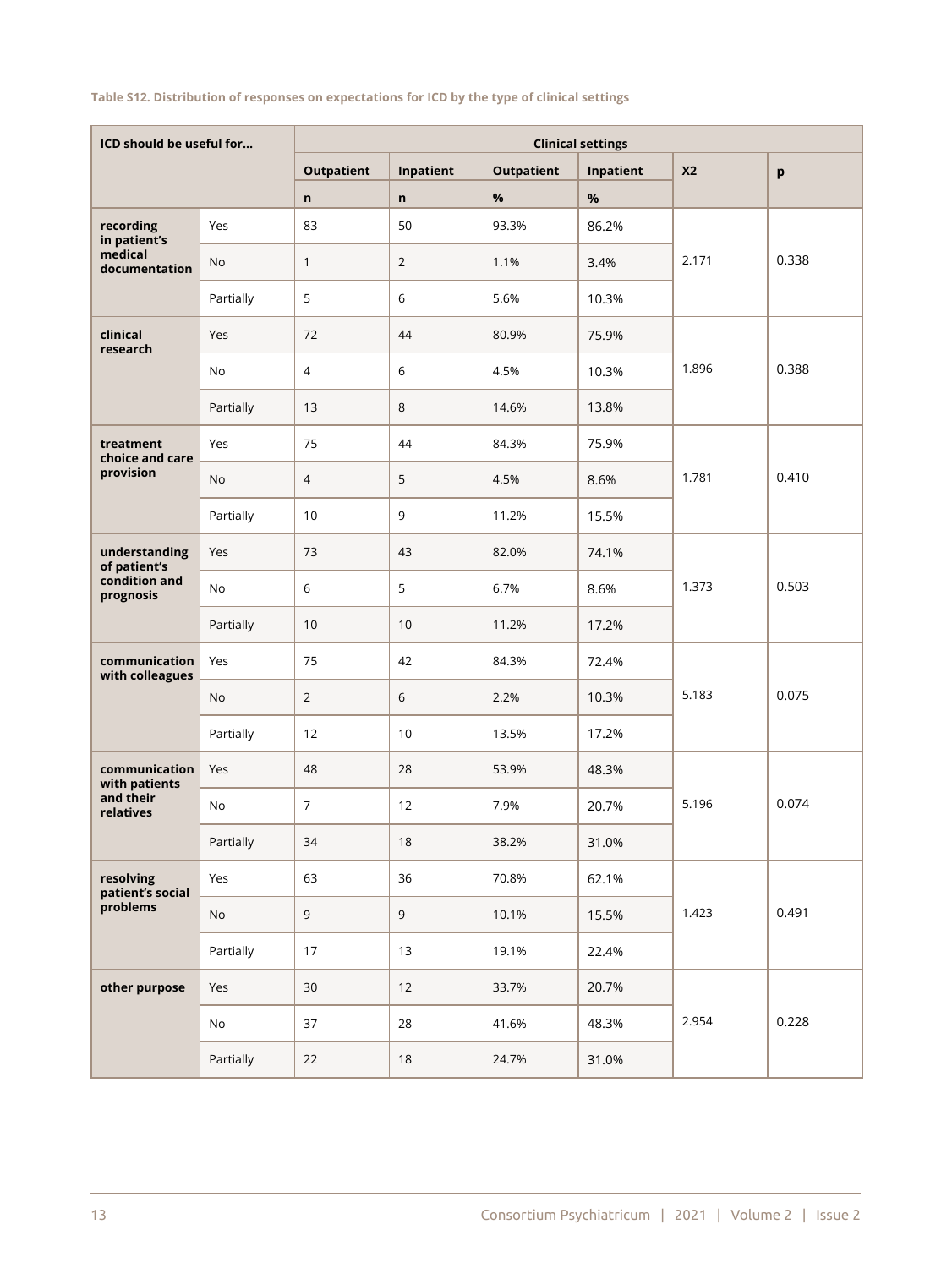#### **Table S13. Associations between the types of comments and the characteristics of respondents**

| Question                                  | <b>Answer category</b> | <b>Traditionalist</b><br>$(n=39)$ | Reformer<br>$(n=34)$ | Nihilist (n=9)           | <b>Practitioner</b><br>$(n=31)$ | $x^2$                    | p                        |
|-------------------------------------------|------------------------|-----------------------------------|----------------------|--------------------------|---------------------------------|--------------------------|--------------------------|
| Age, years                                | $<30$                  | 3 (23.1%)                         | 4 (30.8%)            | $0(0\%)$                 | 6 (46.2%)                       |                          |                          |
|                                           | 30-40y                 | 9(24.3%)                          | 15 (40.5%)           | 4 (10.8%)                | 9(24.3%)                        |                          |                          |
|                                           | 40-50y                 | 10 (34.5%)                        | 5 (17.2%)            | 3 (10.3%)                | 11 (37.9%)                      | 16.380                   | 0.077                    |
|                                           | 50-60y                 | 13 (50%)                          | 9(34.6%)             | 0(0%                     | 4 (15.4%)                       |                          |                          |
|                                           | >60y                   | 4 (50%)                           | 1 (12.5%)            | 2 (25%)                  | 1 (12.5%)                       |                          |                          |
| Gender                                    | Female                 | 17 (34%)                          | 13 (26%)             | 3(6%)                    | 17 (34%)                        | 2.349                    | 0.503                    |
|                                           | Male                   | 22 (34.9%)                        | 21 (33.3%)           | 6 (9.5%)                 | 14 (22.2%)                      |                          |                          |
| <b>Years of clinical</b><br>practice      | <1                     | 0(0%                              | 2 (66.7%)            | 0(0%                     | 1 (33.3%)                       |                          |                          |
|                                           | From 1 to 5            | 3 (30%)                           | 2 (20%)              | 0(0%                     | 5 (50%)                         |                          |                          |
|                                           | From 5 to 10           | 5 (25%)                           | 9 (45%)              | 1(5%)                    | 5 (25%)                         | 19.670                   | 0.185                    |
|                                           | From 10 to 15          | 4 (21.1%)                         | 7 (36.8%)            | 4 (21.1%)                | 4 (21.1%)                       |                          |                          |
|                                           | From 15 to 20          | 5(31.3%)                          | 3(18.8%)             | 2(12.5%)                 | 6 (37.5%)                       |                          |                          |
|                                           | $>20$                  | 22 (48.9%)                        | 11 (24.4%)           | $2(4.4\%)$               | 10 (22.2%)                      |                          |                          |
| <b>Outpatient</b><br>settings             | Yes                    | 26 (35.1%)                        | 21 (28.4%)           | 4 (5.4%)                 | 23 (31.1%)                      | 3.035                    | 0.386                    |
|                                           | No                     | 13 (33.3%)                        | 13 (33.3%)           | 5(12.8%)                 | 8 (20.5%)                       |                          |                          |
| Inpatient<br>settings                     | Yes                    | 13 (33.3%)                        | 13 (33.3%)           | 5 (12.8%)                | 8 (20.5%)                       | 3.035                    | 0.386                    |
|                                           | No                     | 26 (35.1%)                        | 21 (28.4%)           | $4(5.4\%)$               | 23 (31.1%)                      |                          |                          |
| Use of ICD-10<br>codes                    | Yes                    | 37 (33.3%)                        | 34 (30.6%)           | $9(8.1\%)$               | 31 (27.9%)                      |                          | $\overline{\phantom{a}}$ |
|                                           | No                     | 2 (100%)                          | $0(0\%)$             | $0(0\%)$                 | $0(0\%)$                        | $\overline{\phantom{a}}$ |                          |
|                                           | Seldom                 | $\overline{\phantom{a}}$          | $\blacksquare$       | $\overline{\phantom{a}}$ | $\overline{\phantom{a}}$        |                          |                          |
| Use of ICD-10<br>diagnostic<br>guidelines | Missing answer         | 1 (50%)                           | 1 (50%)              | $0(0\%)$                 | $0(0\%)$                        |                          |                          |
|                                           | Yes                    | 35 (35%)                          | 32 (32%)             | 6 (6%)                   | 27 (27%)                        |                          | 0.064                    |
|                                           | No                     | 2 (66.7%)                         | $0(0\%)$             | 1 (33.3%)                | $0(0\%)$                        | 11.889                   |                          |
|                                           | Seldom                 | 1 (12.5%)                         | 1 (12.5%)            | 2 (25%)                  | 4 (50%)                         |                          |                          |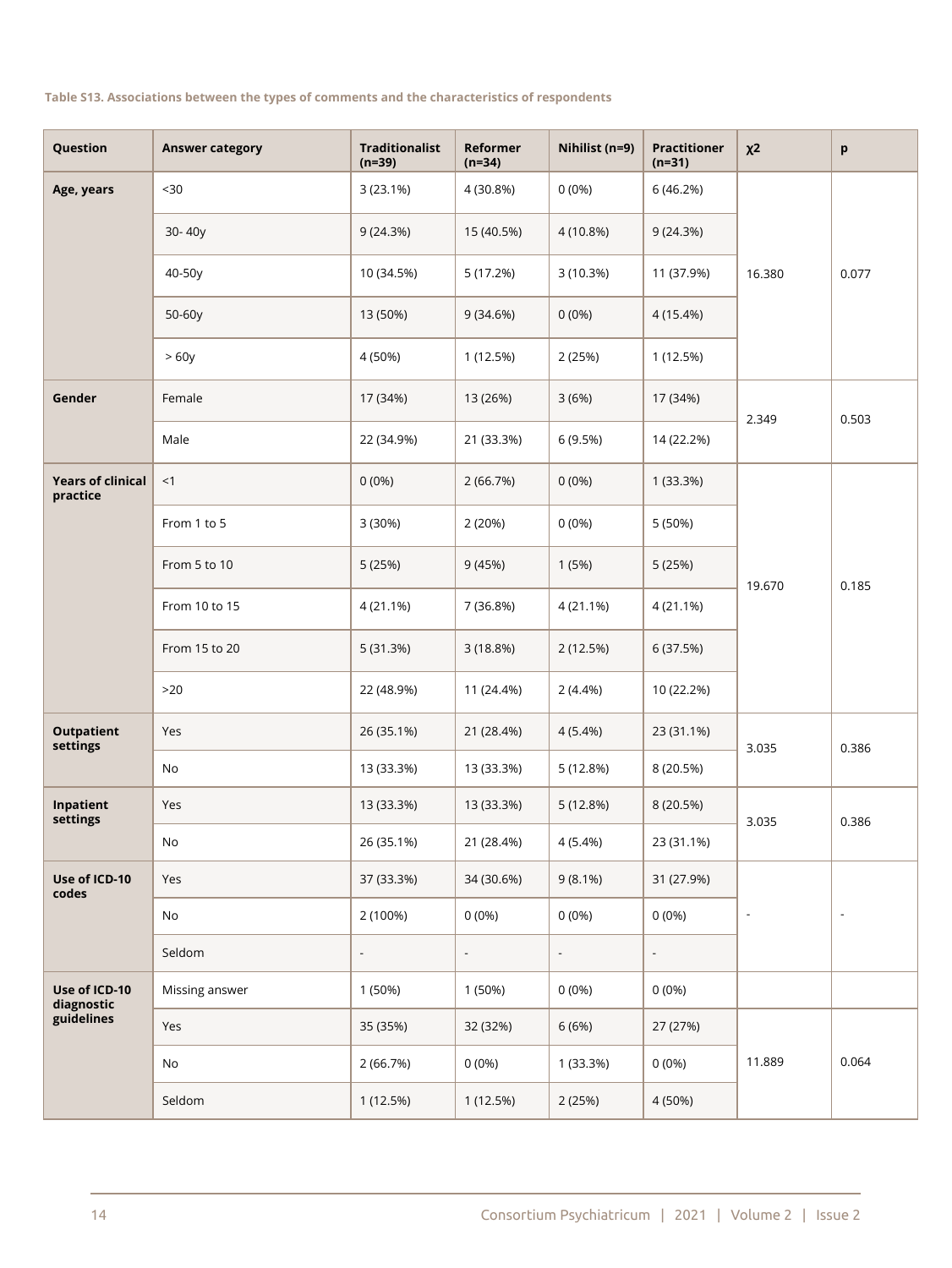| <b>ICD-10</b><br>diagnostics is<br>satisfactory | Yes                                                         |        | 19 (33.9%)  | 14 (25%)   | 6 (10.7%)   | 17 (30.4%) |        |       |
|-------------------------------------------------|-------------------------------------------------------------|--------|-------------|------------|-------------|------------|--------|-------|
|                                                 | No                                                          |        | $4(44.4\%)$ | 4 (44.4%)  | $1(11.1\%)$ | $0(0\%)$   | 5.757  | 0.451 |
|                                                 | Partially                                                   |        | 16 (33.3%)  | 16 (33.3%) | 2(4.2%)     | 14 (29.2%) |        |       |
|                                                 | recording<br>in patient's<br>medical<br>documentation       | Yes    | 33 (31.1%)  | 33 (31.1%) | 9(8.5%)     | 31 (29.2%) | 9.596  | 0.143 |
|                                                 |                                                             | No     | 3 (100%)    | $0(0\%)$   | $0(0\%)$    | $0(0\%)$   |        |       |
|                                                 |                                                             | Seldom | 3 (75%)     | 1(25%)     | $0(0\%)$    | $0(0\%)$   |        |       |
|                                                 | clinical research                                           | Yes    | 19 (29.7%)  | 21 (32.8%) | 7 (10.9%)   | 17 (26.6%) | 4.974  | 0.547 |
|                                                 |                                                             | No     | 10 (38.5%)  | 8 (30.8%)  | 2(7.7%)     | 6 (23.1%)  |        |       |
|                                                 |                                                             | Seldom | 10 (43.5%)  | 5 (21.7%)  | 0(0%        | 8 (34.8%)  |        |       |
|                                                 | treatment                                                   | Yes    | 24 (35.8%)  | 18 (26.9%) | 4 (6%)      | 21 (31.3%) | 4.490  | 0.611 |
|                                                 | choice and care<br>provision                                | No     | 6 (42.9%)   | 3(21.4%)   | 2 (14.3%)   | 3 (21.4%)  |        |       |
|                                                 |                                                             | Seldom | 9(28.1%)    | 13 (40.6%) | $3(9.4\%)$  | 7 (21.9%)  |        |       |
|                                                 | understanding<br>of patient's<br>condition and<br>prognosis | Yes    | 20 (34.5%)  | 16 (27.6%) | 3(5.2%)     | 19 (32.8%) | 9.546  | 0.145 |
|                                                 |                                                             | No     | 9 (37.5%)   | 7 (29.2%)  | 5(20.8%)    | 3 (12.5%)  |        |       |
| ICD-10 use for                                  |                                                             | Seldom | 10 (32.3%)  | 11 (35.5%) | $1(3.2\%)$  | 9(29%)     |        |       |
|                                                 | communication<br>with colleagues                            | Yes    | 28 (35%)    | 25 (31.3%) | 4 (5%)      | 23 (28.8%) | 7.916  | 0.244 |
|                                                 |                                                             | No     | 4 (57.1%)   | 1 (14.3%)  | $0(0\%)$    | 2 (28.6%)  |        |       |
|                                                 |                                                             | Seldom | 7 (26.9%)   | 8 (30.8%)  | 5 (19.2%)   | 6 (23.1%)  |        |       |
|                                                 | communication<br>with patients<br>and their<br>relatives    | Yes    | 15 (32.6%)  | 15 (32.6%) | 2(4.3%)     | 14 (30.4%) | 5.248  | 0.512 |
|                                                 |                                                             | No     | 4 (23.5%)   | 4 (23.5%)  | 3(17.6%)    | 6 (35.3%)  |        |       |
|                                                 |                                                             | Seldom | 20 (40%)    | 15 (30%)   | 4 (8%)      | 11 (22%)   |        |       |
|                                                 | resolving<br>patient's social<br>problems                   | Yes    | 18 (28.6%)  | 24 (38.1%) | 3(4.8%)     | 18 (28.6%) | 8.206  | 0.223 |
|                                                 |                                                             | No     | 7 (43.8%)   | 2 (12.5%)  | 3 (18.8%)   | 4 (25%)    |        |       |
|                                                 |                                                             | Seldom | 14 (41.2%)  | 8 (23.5%)  | 3(8.8%)     | 9(26.5%)   |        |       |
|                                                 | other purpose                                               | Yes    | 8 (34.8%)   | 8 (34.8%)  | 1(4.3%)     | 6 (26.1%)  | 2.690  | 0.847 |
|                                                 |                                                             | No     | 18 (36%)    | 16 (32%)   | 5 (10%)     | 11 (22%)   |        |       |
|                                                 |                                                             | Seldom | 13 (32.5%)  | 10 (25%)   | 3(7.5%)     | 14 (35%)   |        |       |
| <b>Familiarity with</b><br>the ICD-11 draft     | Yes                                                         |        | 17 (27.4%)  | 20 (32.3%) | 6 (9.7%)    | 19 (30.6%) |        | 0.046 |
|                                                 | No                                                          |        | 1 (14.3%)   | 1 (14.3%)  | $0(0\%)$    | 5 (71.4%)  | 12.803 |       |
|                                                 | Partially                                                   |        | 21 (47.7%)  | 13 (29.5%) | $3(6.8\%)$  | 7 (15.9%)  |        |       |
| <b>Satisfaction</b><br>with ICD-11              | Yes                                                         |        | 3 (11.5%)   | 14 (53.8%) | 2(7.7%)     | 7 (26.9%)  |        | 0.001 |
|                                                 | No                                                          |        | 15 (62.5%)  | 2(8.3%)    | 4 (16.7%)   | 3 (12.5%)  | 23.998 |       |
|                                                 | Partially                                                   |        | 21 (33.3%)  | 18 (28.6%) | 3(4.8%)     | 21 (33.3%) |        |       |